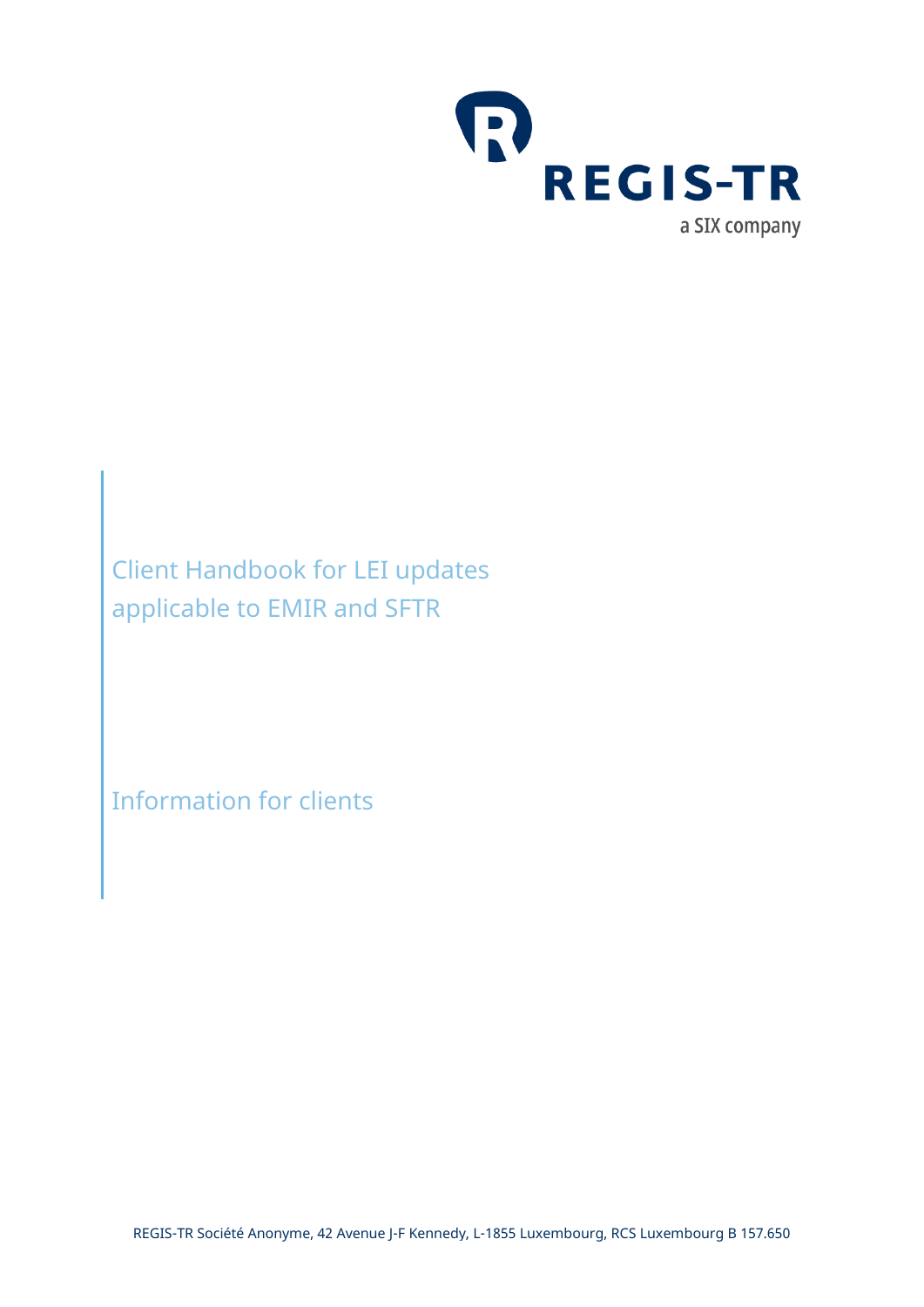

June 2022

This document is the property of REGIS-TR société anonyme ("REGIS-TR") and may not be altered without the prior express written consent of REGIS-TR. Information in this document is subject to change pursuant to the relevant provisions relating to the amendments of the Governing Documents. This document is a Governing Document as defined in REGIS-TR's General Terms and Conditions. The sole purpose of this document is to provide information with the aim of receiving the described services from REGIS-TR and REGIS-TR does not permit this document to be used for any other purpose without the prior express written consent of REGIS-TR. For the avoidance of doubt, this document does not constitute legal or regulatory advice. This document is available in electronic format and may be provided in other formats at the discretion of REGIS-TR. REGIS-TR grants permission to reproduce, store and print this document to the extent deemed reasonable and necessary for receiving the described services from REGIS-TR. Any software provided, as set out in this document, shall be provided under the applicable licence terms.

© Copyright REGIS-TR S.A. (2022). All rights reserved.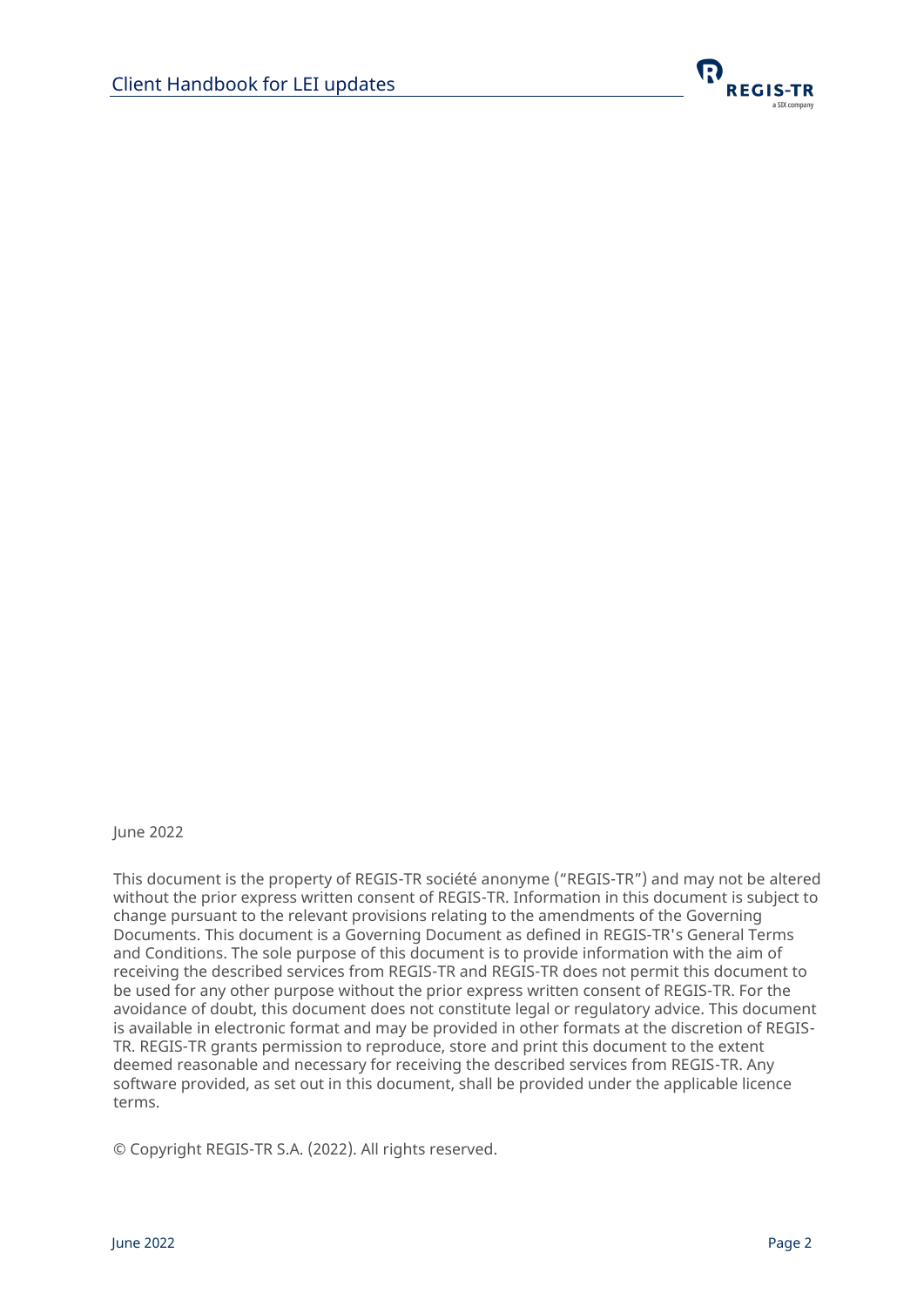

# **CONTENTS**

| Create file of UTIs to be updated (R022.csv) | 17 |
|----------------------------------------------|----|
| Submit file of UTIs to be updated            | 18 |
| After submitting the UTI file                | 18 |
|                                              |    |
|                                              |    |
|                                              |    |
|                                              |    |
|                                              |    |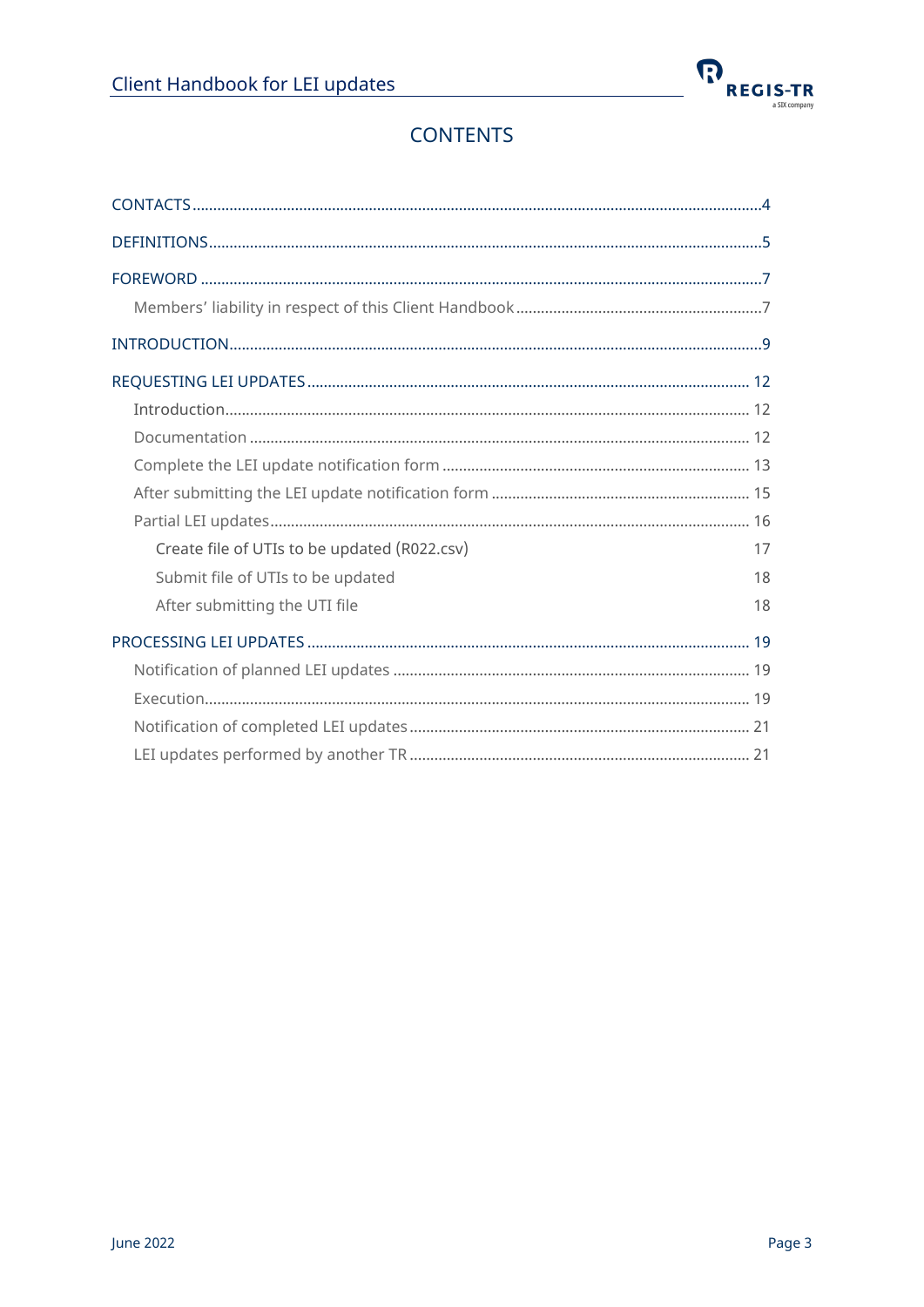

## **CONTACTS**

<span id="page-3-0"></span>

| Relationship Management                                            |  | +352 243 353 97<br>commercial@regis-tr.com |                                                                            |
|--------------------------------------------------------------------|--|--------------------------------------------|----------------------------------------------------------------------------|
| Client Services and technical support                              |  | +34 91 709 5570                            | For EMIR: emir-support@regis-tr.com<br>For SFTR: sftr-support@regis-tr.com |
| Account enquiries                                                  |  | +34 91 709 5580<br>admin@regis-tr.com      |                                                                            |
| www.regis-tr.com                                                   |  |                                            | $\mathsf{in}$                                                              |
| Calls may be recorded for monitoring and quality control purposes. |  |                                            |                                                                            |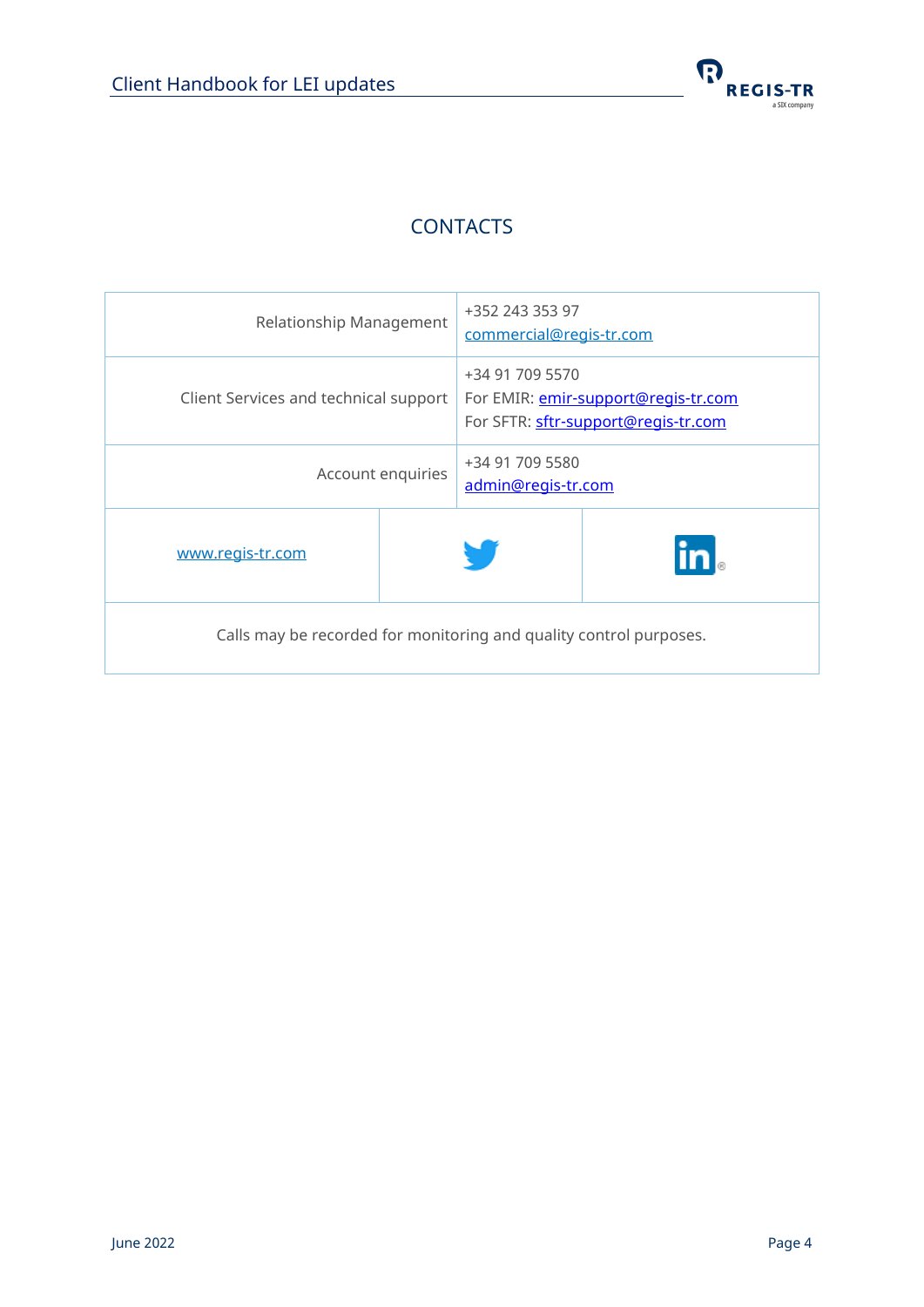

### DEFINITIONS

<span id="page-4-0"></span>

| <b>BIC</b>          | ISO 9362 Business Identifier Code                                                                                                                                                             |
|---------------------|-----------------------------------------------------------------------------------------------------------------------------------------------------------------------------------------------|
| <b>CCP</b>          | <b>Central Counterparty</b>                                                                                                                                                                   |
| CLC (or COD)        | Client Code                                                                                                                                                                                   |
| Client              | An entity with a contractual relationship with REGIS-TR for the purpose(s) of<br>reporting under EMIR and/or SFTR. Note: also referred to as Member in this and<br>other Governing Documents. |
| Corporate<br>action | Merger, acquisition or other change of the legal structure of a corporation or<br>institution.                                                                                                |
| <b>EEA</b>          | European Economic Area                                                                                                                                                                        |
| <b>EMIR</b>         | European Market Infrastructure Regulation (EU) 648/2012                                                                                                                                       |
| <b>ESMA</b>         | European Securities and Markets Authority                                                                                                                                                     |
| <b>GLEIF</b>        | Global Legal Entity Identifier Foundation                                                                                                                                                     |
| ID                  | Identifier                                                                                                                                                                                    |
| IEI                 | International Entity Identifier, also known as Interim Entity Identifier, a precursor<br>to the LEI                                                                                           |
| LEI                 | ISO 17442 Legal Entity Identifier                                                                                                                                                             |
| LEI update          | Update of the LEI of a counterparty in the Client's Registered Data records.                                                                                                                  |
| Member              | An entity with a contractual relationship with REGIS-TR.                                                                                                                                      |
| Old ID              | Previous ID used by an entity. For EMIR, the type of the Old ID may be LEI, BIC,<br>CLC or IEI. For SFTR, the Old ID is an LEI or CLC.                                                        |
| <b>RM</b>           | Relationship Manager                                                                                                                                                                          |
| <b>SFTR</b>         | Securities Financing Transactions Regulation (EU) 2015/2365                                                                                                                                   |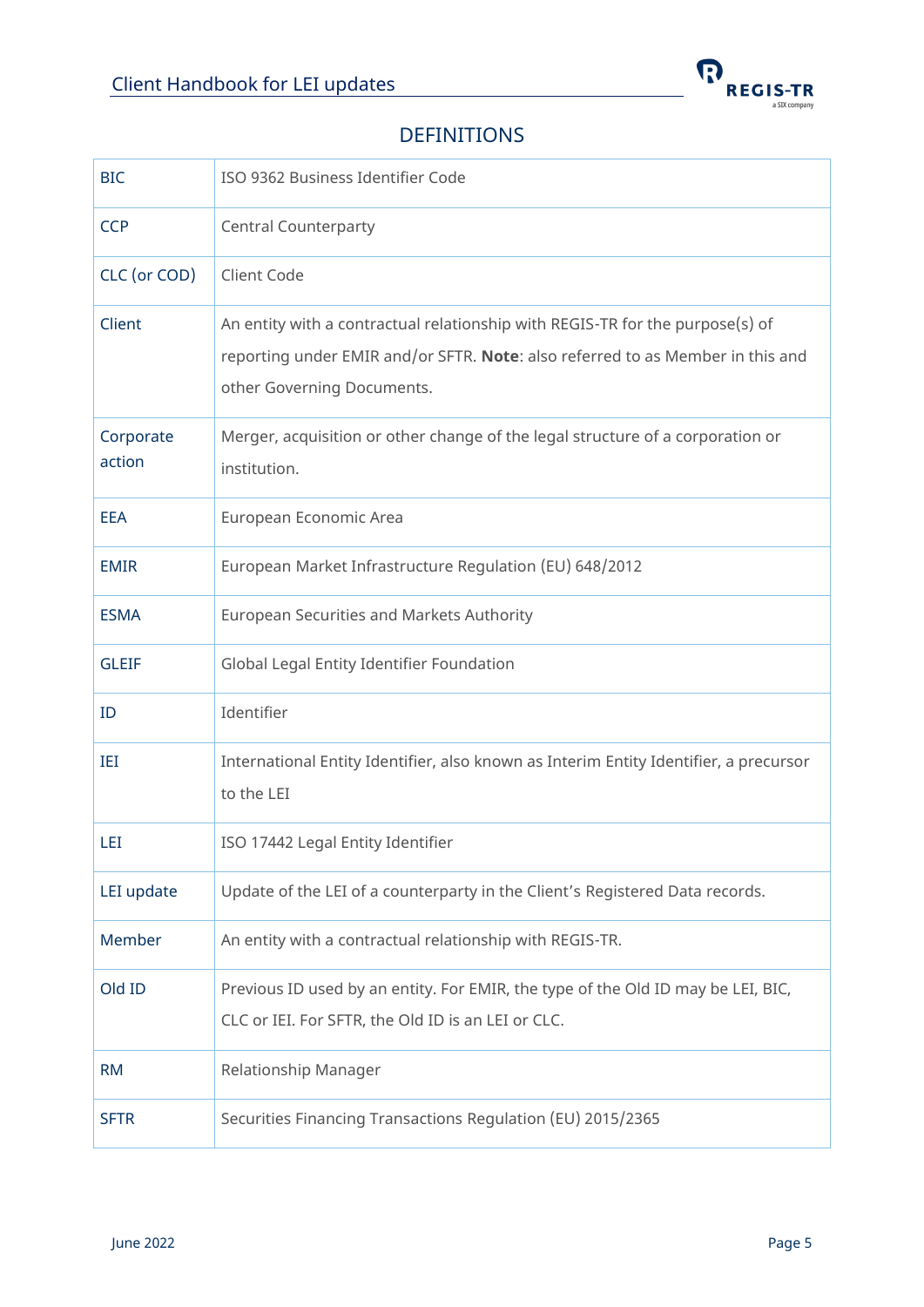

| TR         | <b>Trade Repository</b>                                                     |
|------------|-----------------------------------------------------------------------------|
| UTI        | <b>EMIR: Unique Trade Identifier</b><br>SFTR: Unique Transaction Identifier |
| <b>VAT</b> | Value Added Tax                                                             |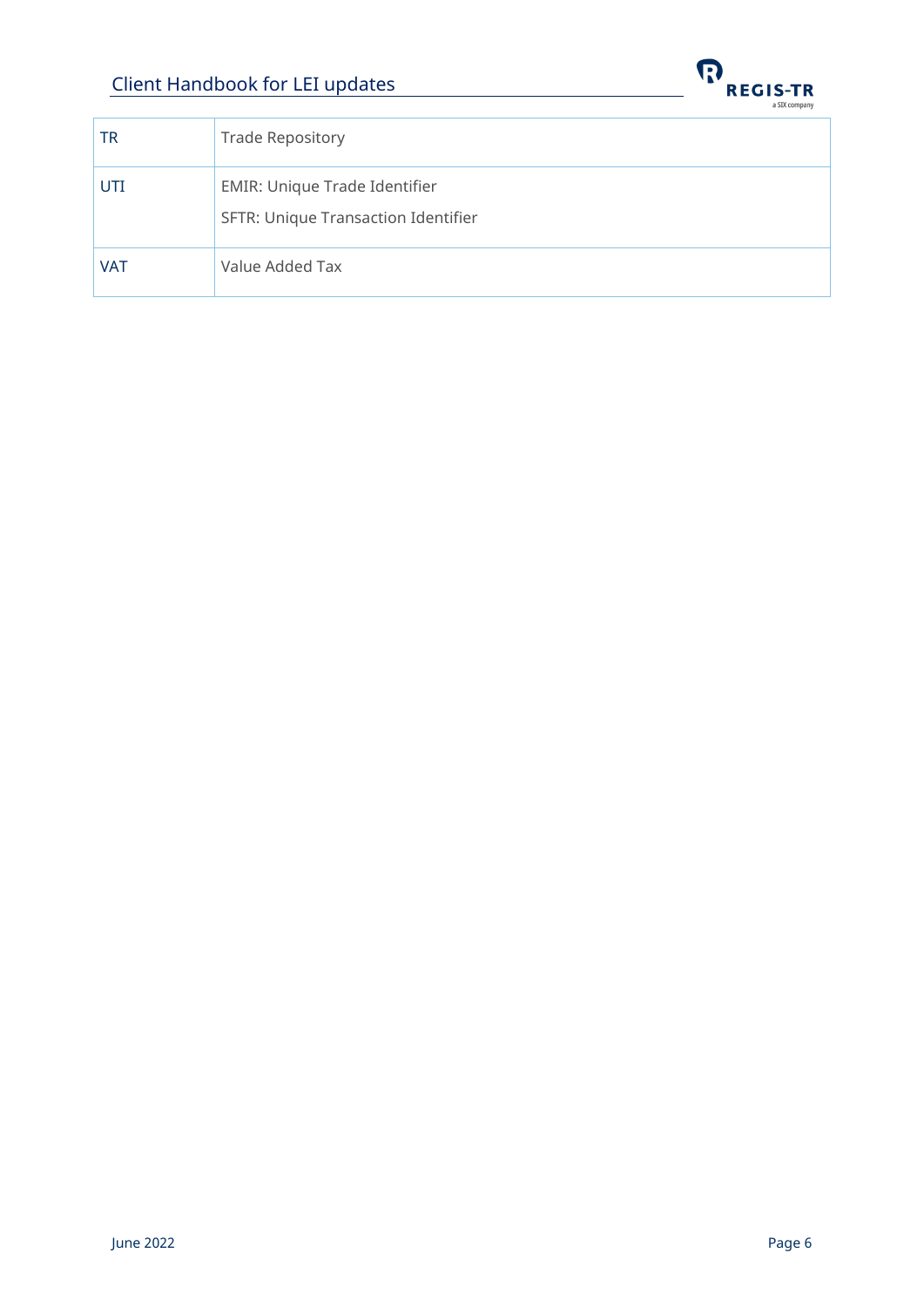

### FOREWORD

<span id="page-6-0"></span>The purpose of this Handbook is to set out the procedure that should be followed to request an entity's identifier update following a corporate restructuring event, and in case of update of a non-unique identifier to an LEI.

This Handbook has been prepared in accordance with:

- EMIR Article 80.5 which says that a trade repository shall allow the parties to a contract to access and correct the information on that contract in a timely manner;
- ESMA's Q&As on EMIR implementation, TR Question 40 with clarifications on the obligations of trade repositories and their Clients in relation to a requested LEI update;
- ESMA's Guidelines on Reporting under Articles 4 and 12 SFTR, section 4.19 describing the procedure when a counterparty undergoes a corporate action; and
- ESMA's Q&As on SFTR data reporting, Question 11 on LEI changes due to mergers and acquisitions.

Capitalised terms and expressions in this Client Handbook have the meaning attributed to those terms in the REGIS-TR Terms and Conditions ("GTCs"), unless otherwise defined in this Handbook. This Client Handbook is available from the [REGIS-TR](https://www.regis-tr.com/regis-tr/key-documents/regis-tr-s-a-/handbooks) website. Questions about this Client Handbook should be addressed to Client Services or your Relationship Manager.

#### Members' liability in respect of this Client Handbook

<span id="page-6-1"></span>Clients are bound under law by the EMIR and/or SFTR regulations, guidance provided by ESMA and the Governing Documents, of which this Client Handbook is one.

REGIS-TR shall not be held responsible in the event that the Client fails to observe the procedures, guidance and other content set out in this Client Handbook. REGIS-TR will assume no responsibility nor obligation with respect to the accuracy and completeness of the information provided to it by the Members or other TRs, nor to its own reliance upon that information. Equally, where REGIS-TR transmits that information to any party, including the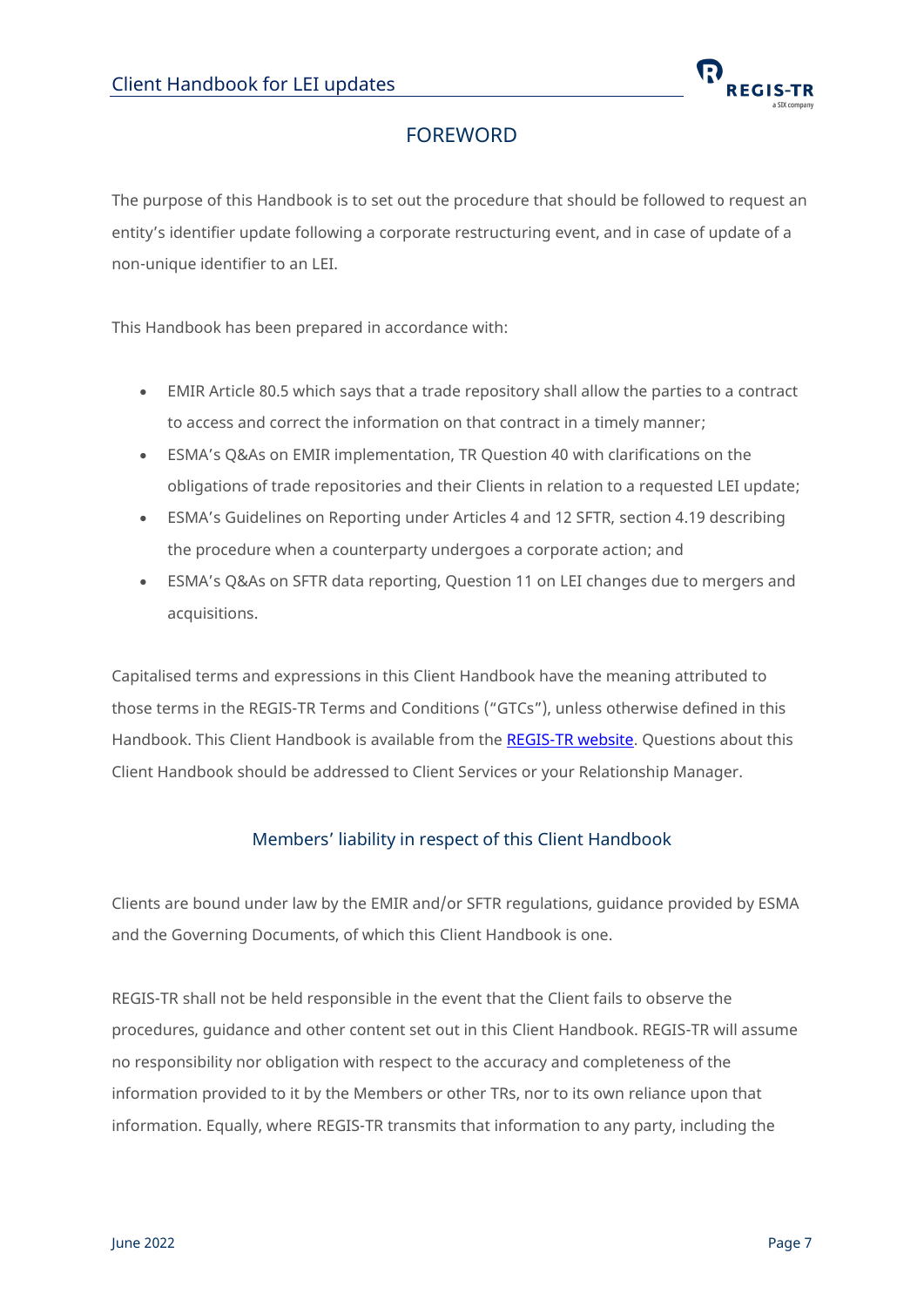

other Members, the other TRs and the regulators, REGIS-TR will not assume any liability with respect to the reliance placed by those parties upon that information.

Without prejudice to any other liability provision included in the Governing Documents, REGIS-TR shall not be held liable, without any right to set-off or counterclaim, for indemnifying, and shall be held harmless from and against any direct or indirect damages and all costs, claims, threats, suits, penalties, losses, expenses, taxes and any direct or indirect liability (together with any VAT and interest thereon), personal or otherwise, arising from or by reason of the Member, another TR's or REGIS-TR's acts or omissions in connection with or pursuant to the procedure defined in the present Client Handbook, or in the event that the Member or another TR did not comply with that procedure or with the applicable legal, regulatory and administrative requirements.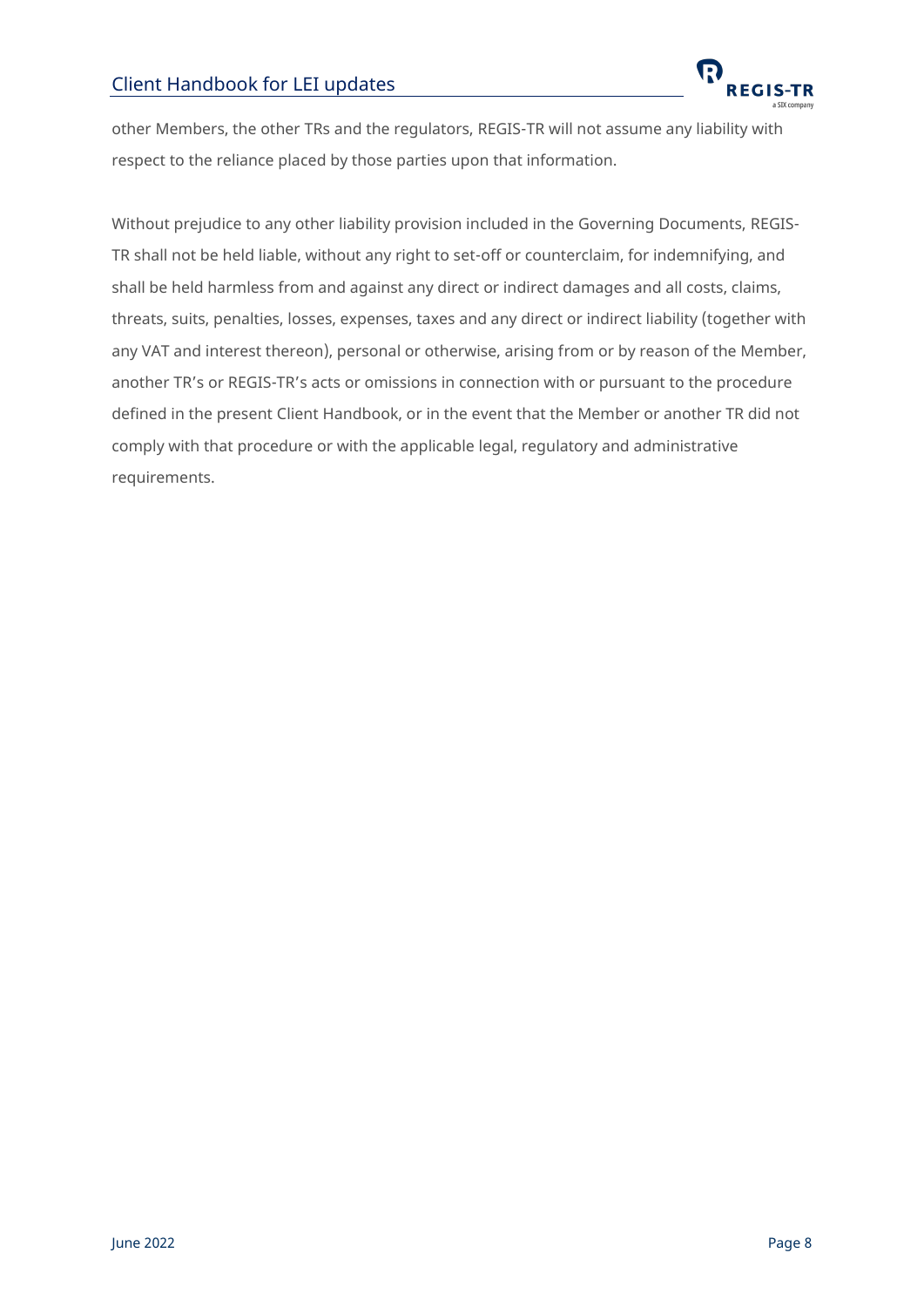

### INTRODUCTION

<span id="page-8-0"></span>

| About this<br>Handbook                                                    | A company or institution with a new LEI must ensure that its active Registered<br>Data are updated with the new LEI in the trade repository.<br>The LEI update process depends on whether the change is required due to:<br>• a merger, acquisition or other corporate action, or<br>• the update to an LEI from a non-unique Old ID.<br>This Handbook describes the LEI update procedure for Clients.                                             |
|---------------------------------------------------------------------------|----------------------------------------------------------------------------------------------------------------------------------------------------------------------------------------------------------------------------------------------------------------------------------------------------------------------------------------------------------------------------------------------------------------------------------------------------|
| <b>Important: LEI</b><br>reported<br>incorrectly in<br>Registered<br>Data | In this case, do not follow the LEI update procedure. Instead, you and/or your<br>counterparty should:<br>1. Cancel the misreported Registered Data with an Action type E/EROR (Error)<br>message, and<br>2. Report the Registered Data again using the correct LEI and the UTI previously<br>agreed.                                                                                                                                              |
| LEI update<br>due to<br>corporate<br>action                               | In this case, it may be necessary to make changes to your REGIS-TR Accounts and<br>Registered Data.<br>Important: Contact REGIS-TR well in advance of a corporate action to ensure<br>sufficient time to:<br>1. Assess your Account requirements, and<br>2. Complete any necessary Account procedures.                                                                                                                                             |
| <b>Updates to</b><br>non-unique<br>IDs (BIC, CLC<br>and IEI)              | There are non-unique IDs that may appear in the Registered Data as the ID of the<br>Other counterparty (EMIR Registered Data from before 1 November 2017 may<br>require replacement to LEIs in other fields too) and can be updated to LEIs.<br><b>Note:</b> If an Old ID to be updated is found to have been used in the reporting<br>related to more than one Account, REGIS-TR will contact you to request a file of the<br>UTIs to be updated. |
| Partial<br>corporate<br>actions                                           | In the case of a split, partial merger or other partial corporate action, you may<br>require LEI updates to only some of your active Registered Data. In this case,<br>REGIS-TR will require a file of the UTIs to be updated.                                                                                                                                                                                                                     |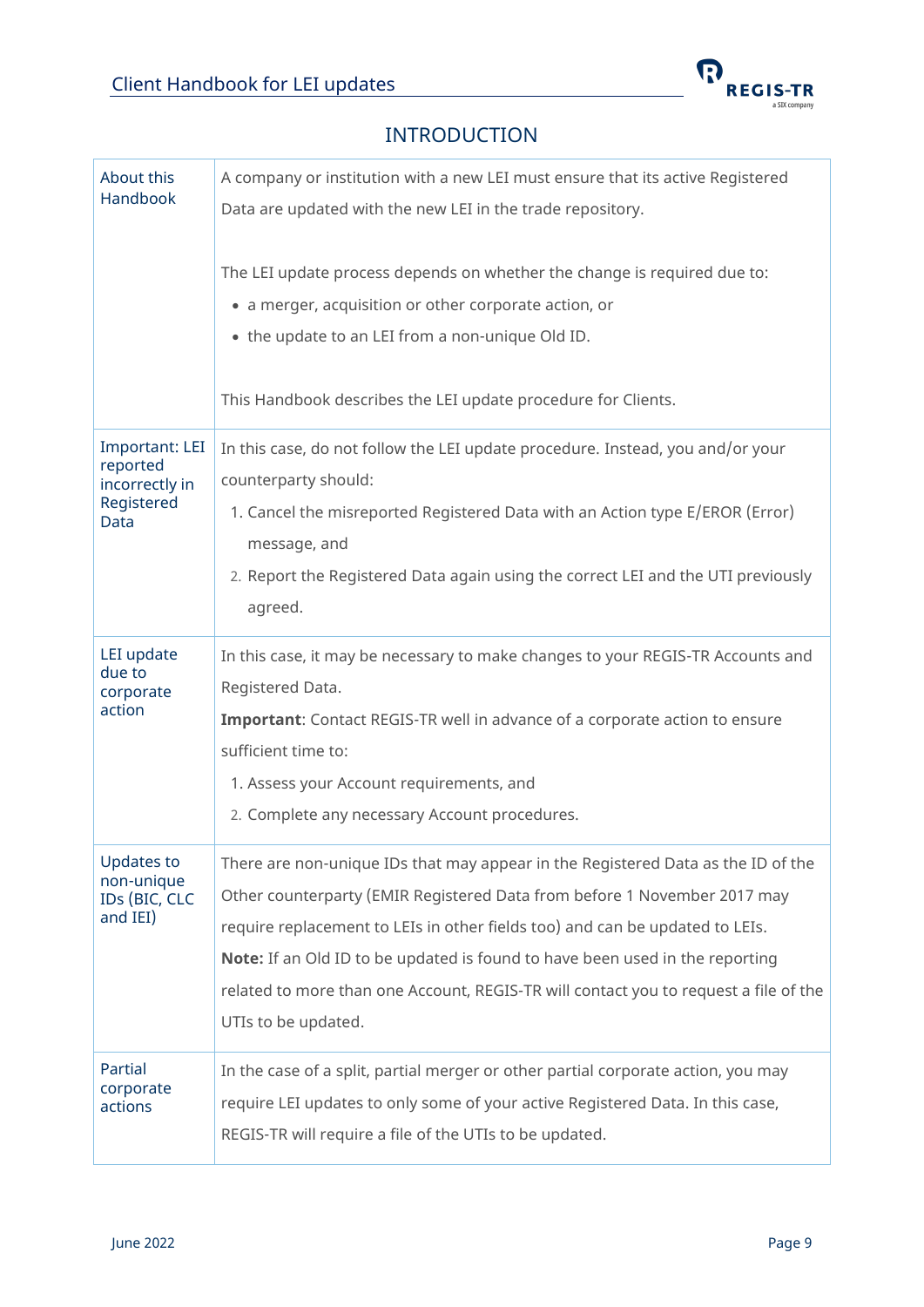

<span id="page-9-0"></span>

|                                                                            | Note: a partial corporate action that requires an update of all of your active                                                                                                                                                                                                                                                                                                                                                          |
|----------------------------------------------------------------------------|-----------------------------------------------------------------------------------------------------------------------------------------------------------------------------------------------------------------------------------------------------------------------------------------------------------------------------------------------------------------------------------------------------------------------------------------|
|                                                                            | Registered Data is not a partial LEI update.                                                                                                                                                                                                                                                                                                                                                                                            |
| Execution<br>date                                                          | REGIS-TR will aim to populate your records with the new LEI on or near the<br>effective date specified on the LEI update notification form. It may be possible to<br>update the records during a REGIS-TR working day if:<br>1. The number of records to be updated is not too large, and<br>2. The update can be performed without blocking more than one Client Account.<br>Otherwise, REGIS-TR will perform the update on a weekend. |
| If you request<br>the update<br>after<br>implementing<br>the LEI           | Follow the procedure for Requesting LEI updates described below. If necessary,<br>the LEI update will be backdated to the Event Date that triggered your new LEI.                                                                                                                                                                                                                                                                       |
| Corporate<br>actions:<br>merger with a<br>counterparty                     | On the date of the merger, each Counterparty shall cancel any active Registered<br>Data records between the merged parties. Reason: a Registered Data record is<br>normally invalid if the counterparty is the same on both sides.<br>The Registered Data records are cancelled with action type C/ETRM<br>(termination/early termination) messages.                                                                                    |
| LEI updates<br>for<br>counterparties<br>without<br>reporting<br>obligation | If your counterparty has no reporting obligation (e.g. is located outside of the EEA)<br>and has adopted a new LEI:<br>1. Inform your Relationship Manager or Client Services of the change, and<br>2. Follow the LEI update procedure to update your active Registered Data with<br>that counterparty.                                                                                                                                 |
| <b>This</b><br>Handbook<br>covers:                                         | 1. Requesting LEI updates<br>Introduction<br>a.<br>Documentation<br>b.<br>Complete the LEI update notification form<br>c.<br>After submitting the LEI update notification form<br>d.<br>Partial LEI updates<br>e.<br>i.<br>Create file of UTIs to be updated (R022.csv)<br>Submit file of UTIs to be updated<br>ii.<br>After submitting the UTIs file<br>iii.                                                                           |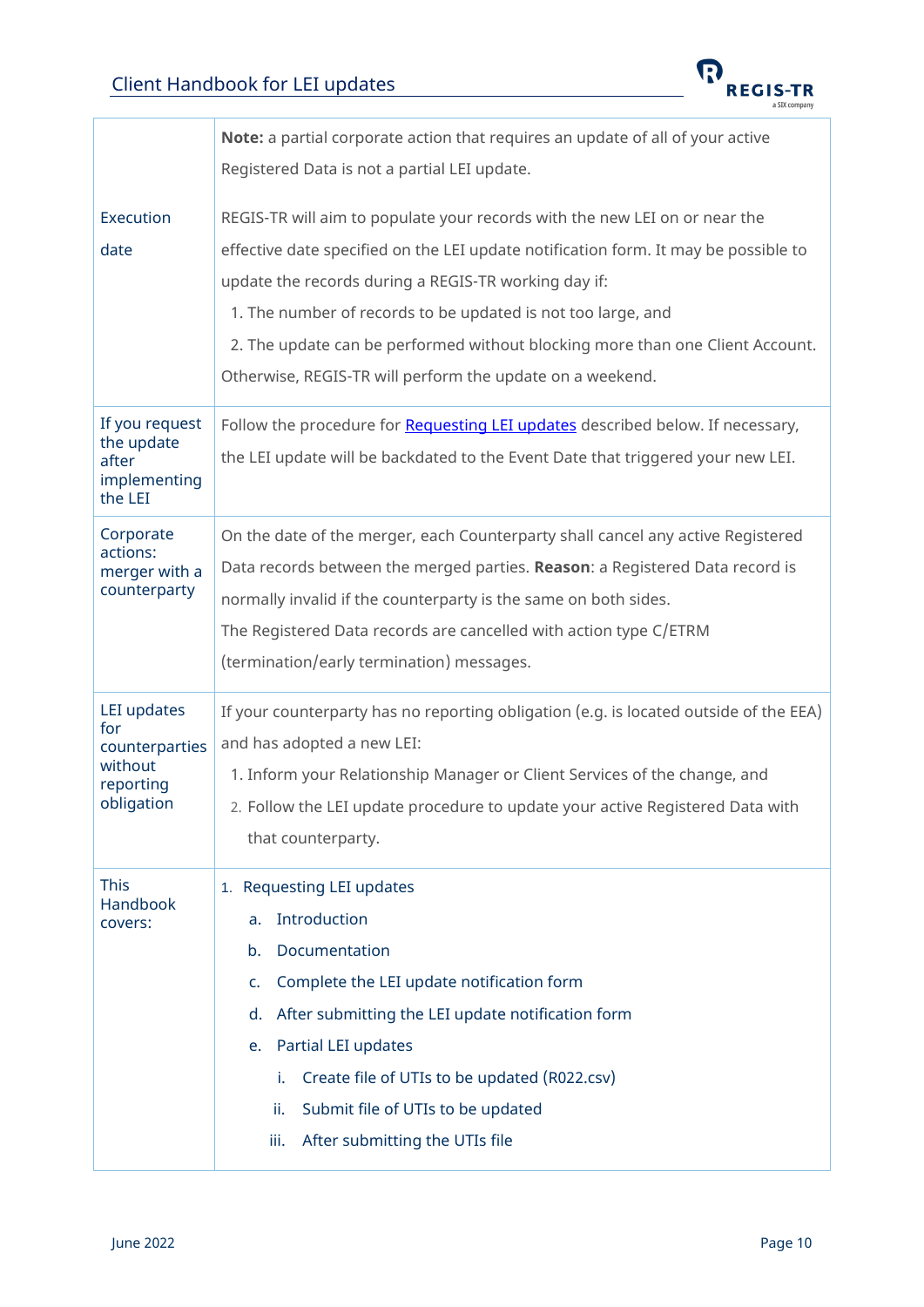

| 2. Processing LEI updates                               |
|---------------------------------------------------------|
| a. Notification of the planned LEI update to the market |
| Execution<br>$h_{\cdot}$                                |
| Notification of the completed LEI update<br>$C_{\star}$ |
| d. LEI updates performed by another TR.                 |
|                                                         |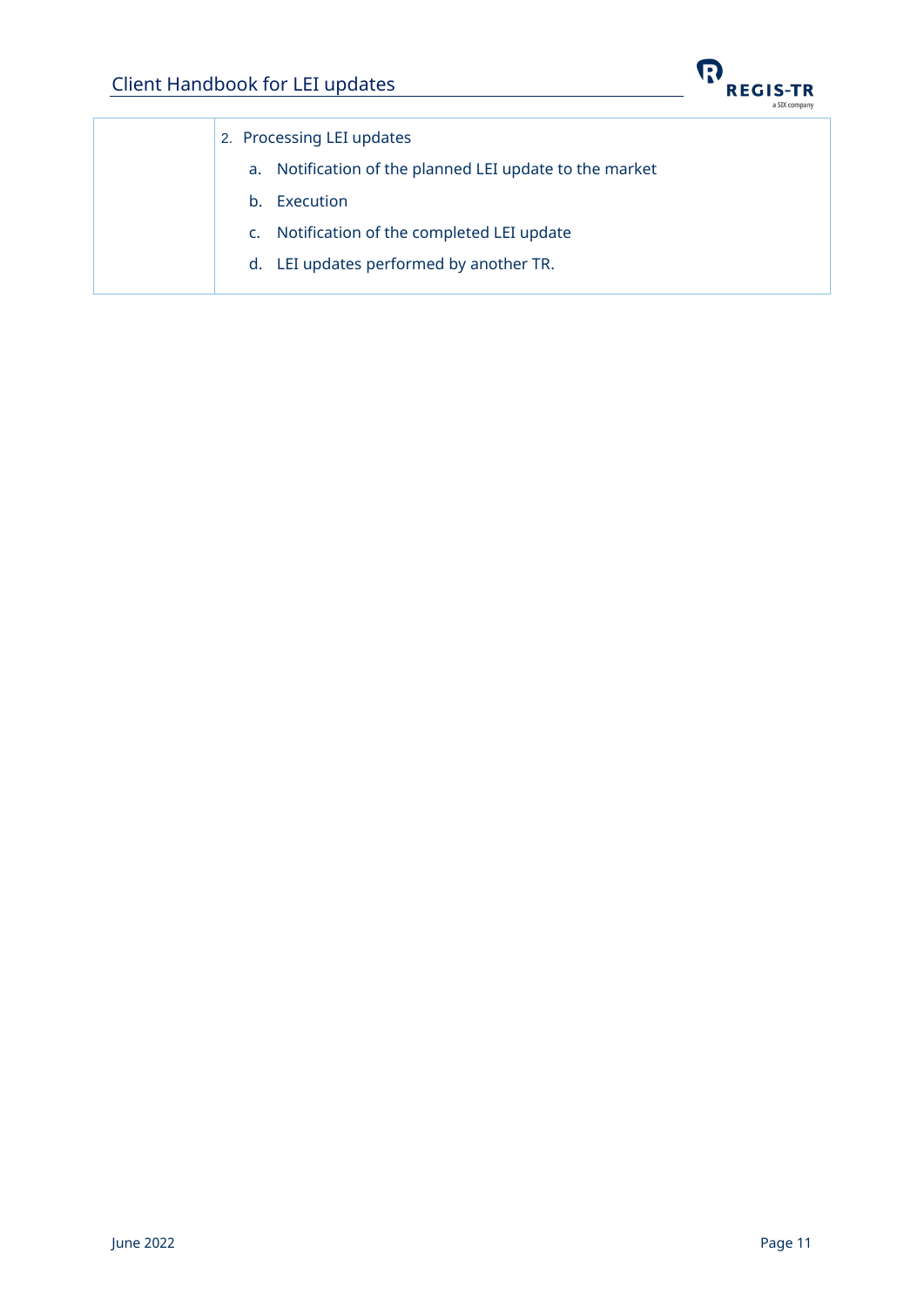

# REQUESTING LEI UPDATES

#### Introduction

<span id="page-11-1"></span><span id="page-11-0"></span>

| About this                             | This procedure describes how to request an LEI update to your active Registered                                                                                            |
|----------------------------------------|----------------------------------------------------------------------------------------------------------------------------------------------------------------------------|
| procedure                              | Data under EMIR and/or SFTR.                                                                                                                                               |
| <b>This</b><br>procedure<br>applies to | 1. The entity requiring the LEI update for itself or the other counterparty, and/or<br>2. The entity delegated to report on behalf of the entity requiring the LEI update. |

#### Documentation

<span id="page-11-2"></span>

| <b>Contact REGIS-</b><br><b>TR</b>                     | 1. Contact your Relationship Manager or REGIS-TR Client Services, see Contacts.<br>Important: Do this as soon as the information is publicly available that an LEI<br>update is required.<br>2. We will ask you to:<br>Complete an LEI update notification form, and<br>a.<br>Provide any file of UTIs to be updated and/or supplementary<br>b.<br>documentation, as relevant.                                                                                                                                                                                                                                                                                                                                                      |
|--------------------------------------------------------|-------------------------------------------------------------------------------------------------------------------------------------------------------------------------------------------------------------------------------------------------------------------------------------------------------------------------------------------------------------------------------------------------------------------------------------------------------------------------------------------------------------------------------------------------------------------------------------------------------------------------------------------------------------------------------------------------------------------------------------|
| How to obtain<br>an LEI update<br>notification<br>form | This is available on REGIS-TR's website, Key documents > REGIS-TR S.A. ><br>Onboarding                                                                                                                                                                                                                                                                                                                                                                                                                                                                                                                                                                                                                                              |
| Supplementary<br>documentation<br>to be provided       | In case of a merger or acquisition, you should submit evidence or proof that the<br>corporate action has taken place or will take place.<br>To maintain your Client relationship with REGIS-TR, you need to submit<br>replacements of the following documents if they are impacted by the LEI update:<br>Articles of Association<br>Banking or Business License to operate under Luxembourg or other<br>$\bullet$<br>national law, dated within the last 6 months<br>Excerpt from company register including certificate of residency, dated<br>within the last 6 months<br>Up to date official list of authorised signatures, plus specified<br>$\bullet$<br>authentication information<br>SEPA mandate for direct debit payments. |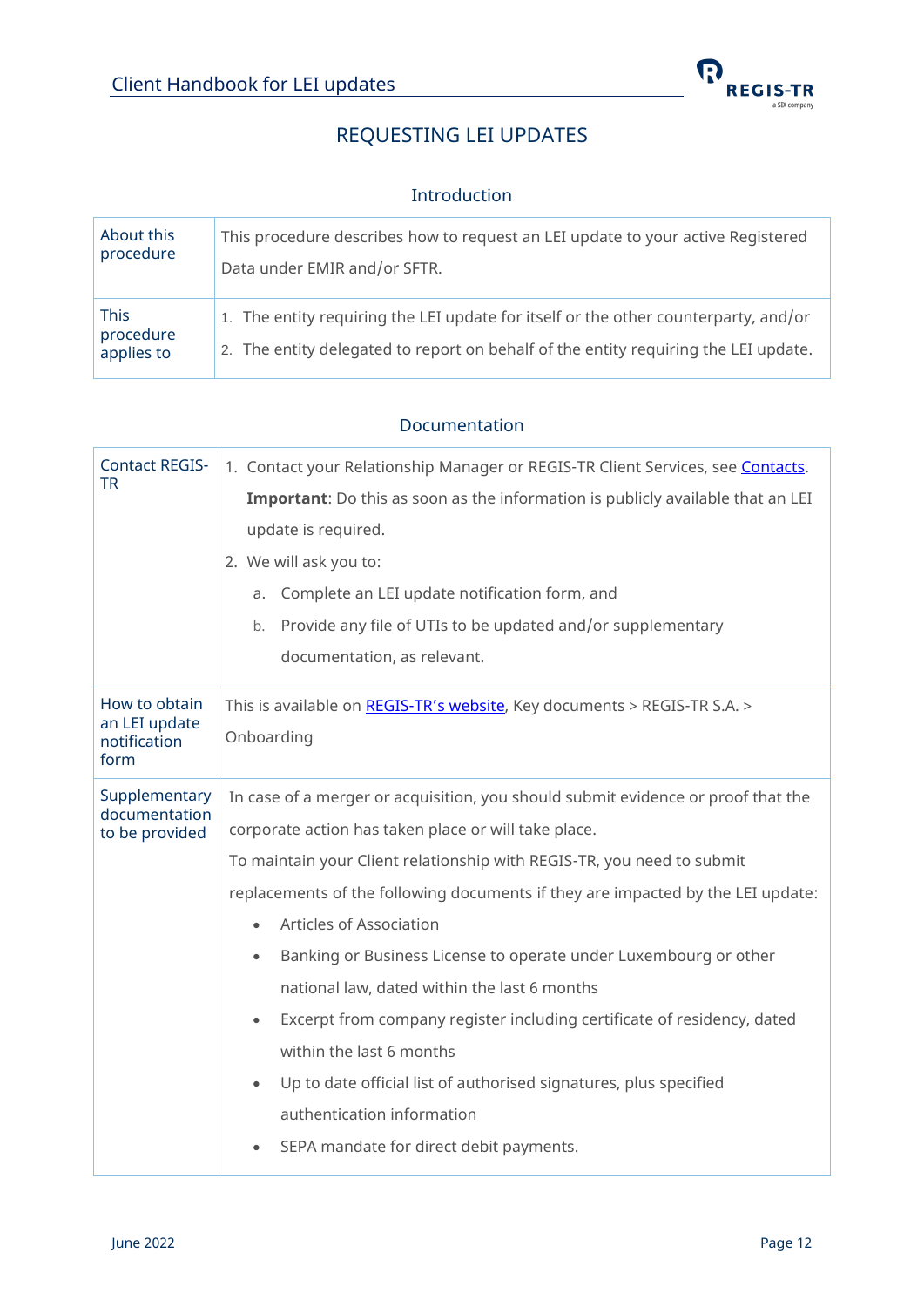

<span id="page-12-1"></span>

|                                                       | <b>Note:</b> If any of these documents is not available in English, French, German,<br>Italian or Spanish, please supply:<br>A copy of the document in the original language, and<br>$\bullet$ |
|-------------------------------------------------------|------------------------------------------------------------------------------------------------------------------------------------------------------------------------------------------------|
|                                                       | A certified translation of the document into English.<br>$\bullet$                                                                                                                             |
| LEI update<br>notifications<br>for multiple<br>events | Use a separate LEI update notification form for each LEI update.                                                                                                                               |
|                                                       | <b>Exception:</b> If your request is for LEI updates to more than one non-unique                                                                                                               |
|                                                       | identifier (BIC, CLC or IEI), all to be updated on the same day:                                                                                                                               |
|                                                       | Complete one full LEI update notification form for the first non-unique<br>a.                                                                                                                  |
|                                                       | identifier type, and                                                                                                                                                                           |
|                                                       | b. For each of the other Old IDs, use a separate and partially completed form                                                                                                                  |
|                                                       | as an Annex. Please contact your Relationship Manager for further                                                                                                                              |
|                                                       | information on how to proceed with your particular case, see <b>Contacts</b>                                                                                                                   |
|                                                       | above.                                                                                                                                                                                         |

# Complete the LEI update notification form

<span id="page-12-0"></span>

| Type of<br>notification                                                  | At the top of the form, please specify:<br>Notification type, whether this is a new notification or a<br>a.<br>modification/cancellation of one that has been made previously.<br>Affected regulation(s), please select EMIR and/or SFTR.<br>b.                                              |
|--------------------------------------------------------------------------|----------------------------------------------------------------------------------------------------------------------------------------------------------------------------------------------------------------------------------------------------------------------------------------------|
| <b>Details</b><br>of the REGIS-<br>TR participant<br>sending<br>the form | This is the entity making the request, which may or may not be the entity of the<br>Old ID.<br><b>Details required:</b><br>Full registered company name<br>a.<br>REGIS-TR Account code of the requestor<br>b.<br>Name and email address of a person that REGIS-TR may contact for this<br>C. |
|                                                                          | request.                                                                                                                                                                                                                                                                                     |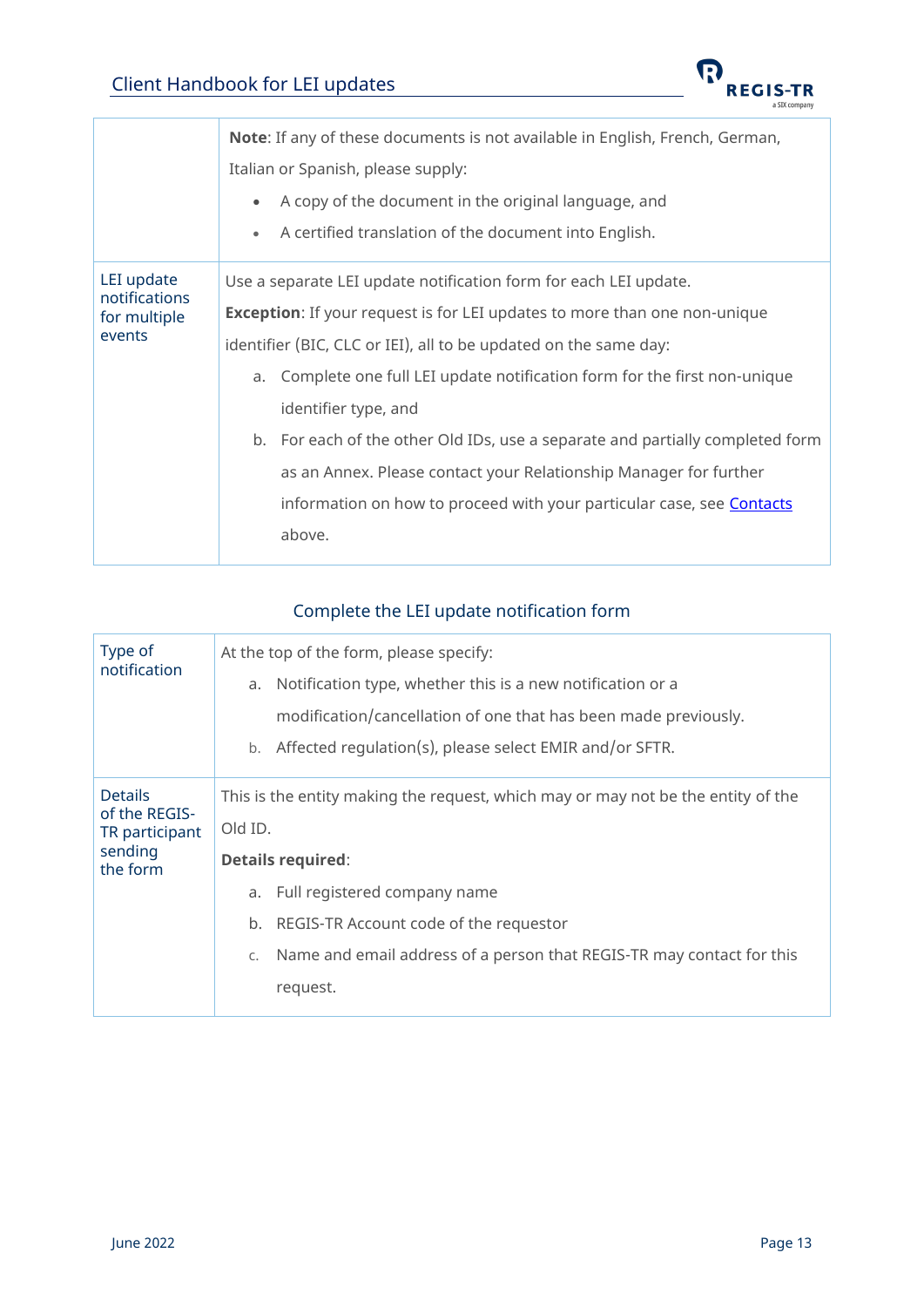

| Entity                        | This is the entity that has a new LEI that requires an update to the relevant          |
|-------------------------------|----------------------------------------------------------------------------------------|
| impacted by<br>the LEI update | Registered Data.                                                                       |
|                               | <b>Identification details:</b>                                                         |
|                               | a. Former registered company name                                                      |
|                               | b. Type of Old ID, select only one (for EMIR: LEI, BIC, CLC or IEI, for SFTR: LEI      |
|                               | or CLC)                                                                                |
|                               | Old ID<br>C.                                                                           |
|                               | Resulting registered company name<br>d.                                                |
|                               | Resulting LEI<br>е.                                                                    |
|                               | f.<br>Account code(s) related to the Old ID.                                           |
|                               | <b>Event details:</b>                                                                  |
|                               | Effective date of the LEI update (e.g. the event date of the corporate<br>q.           |
|                               | action), as of when REGIS-TR shall apply the new LEI to the Registered Data            |
|                               | that was active on that date or has been reported as new since then.                   |
|                               | h. Type of event, e.g. acquisition, merger, spin-off, replacement of non-              |
|                               | unique ID, cancellation of a previously requested LEI update event                     |
|                               | Whether the LEI update is partial, see Update due to partial corporate<br>i.           |
|                               | action below.                                                                          |
|                               | Notes:                                                                                 |
|                               | If you require an Account closure after the LEI update has been executed,<br>$\bullet$ |
|                               | see <b>Further actions - termination request</b> below.                                |
|                               | The effective date of the LEI update is usually not the same date as when<br>$\bullet$ |
|                               | REGIS-TR executes the LEI update, see <b>Execution date</b> above.                     |
| Supplementar                  | Please provide the following as and if relevant:                                       |
| У<br>documentatio             | A list of any document(s) you have provided in relation to your LEI update<br>a.       |
| n and other<br>information    | request, see <b>Documentation</b> .                                                    |
|                               | b. If you have submitted Contractual Data on behalf of the entity impacted by          |
|                               | the LEI update (delegated reporting), please provide one UTI per relevant              |
|                               | regulation that shall be updated with the new LEI. This is for REGIS-TR's              |
|                               | verification purpose and not needed if you are providing a file of UTIs to             |
|                               | be updated (see <b>Partial LEI updates</b> below).                                     |
|                               | C.                                                                                     |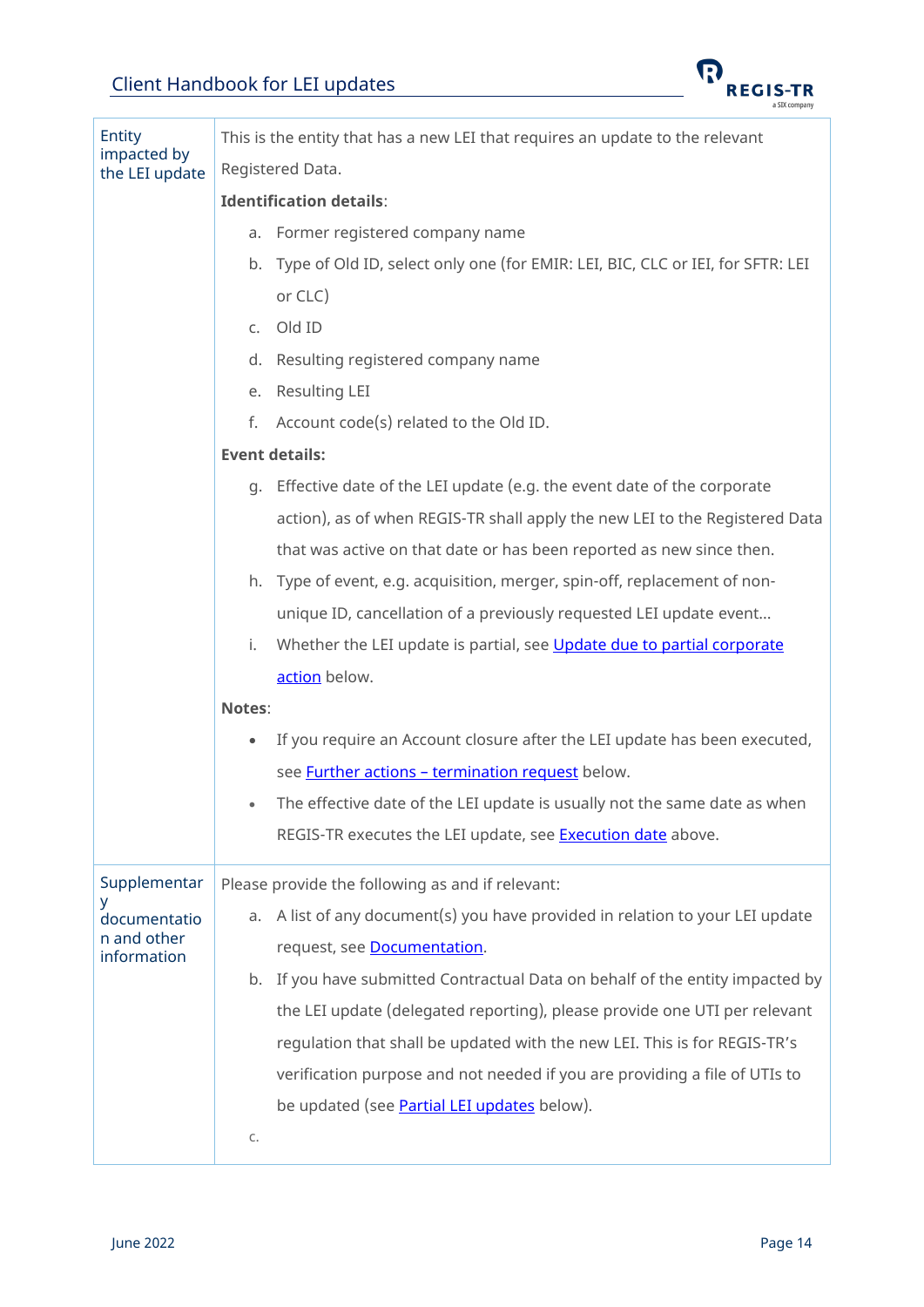<span id="page-14-2"></span><span id="page-14-1"></span>

| Signatures<br>and return<br>address               | 1. The form must be signed by two authorised signatories.<br>2. Return the form and any supplementary documentation by post to:<br>REGIS-TR S.A.<br>Relationship Management<br>42 Avenue J-F Kennedy<br>L-1855 Luxembourg.                                                                                                                           |
|---------------------------------------------------|------------------------------------------------------------------------------------------------------------------------------------------------------------------------------------------------------------------------------------------------------------------------------------------------------------------------------------------------------|
| REGIS-TR's<br>own notes                           | The bottom part of page 2 is intended for REGIS-TR's internal use during the<br>validation and processing of your form. Please leave this part of the form blank.                                                                                                                                                                                    |
| Update due to<br>partial<br>corporate<br>action   | If the type of event is a partial acquisition, partial merger, spin-off or similar, you<br>will need to provide a list of the active Registered Data affected by the LEI change.<br>See Partial LEI updates below.<br>Note: a partial corporate action that requires an update of all of your active<br>Registered Data is not a partial LEI update. |
| Update of<br>non-unique<br>identifiers            | If the Old ID is a non-unique identifier (BIC, CLC or IEI) and REGIS-TR finds that it<br>has been used in relation to Registered Data for more than one Account, REGIS-TR<br>will ask you to provide a list of UTIs to be updated. See Partial LEI updates below.                                                                                    |
| <b>Updates of</b><br>more than<br>one Old ID      | Complete a separate LEI update notification form for each Old ID. In case of<br>updating multiple non-unique Old IDs, at least one of the forms must be fully<br>completed and signed. You may need to provide multiple files of UTIs to be<br>updated. See LEI update notifications for multiple events above.                                      |
| Response to<br>LEI update<br>notification<br>form | Your designated contact person will receive an email confirming that your form<br>has been received and verified.                                                                                                                                                                                                                                    |

### After submitting the LEI update notification form

<span id="page-14-0"></span>

| Confirmation<br>of LEI | Please inform REGIS-TR directly as soon as: |
|------------------------|---------------------------------------------|
| activation or          | • The corporate action has taken place, or  |
| corporate<br>action    | • The entity has implemented its new LEI.   |

 $\boldsymbol{\Omega}$ 

**REGIS-TR** a SIX company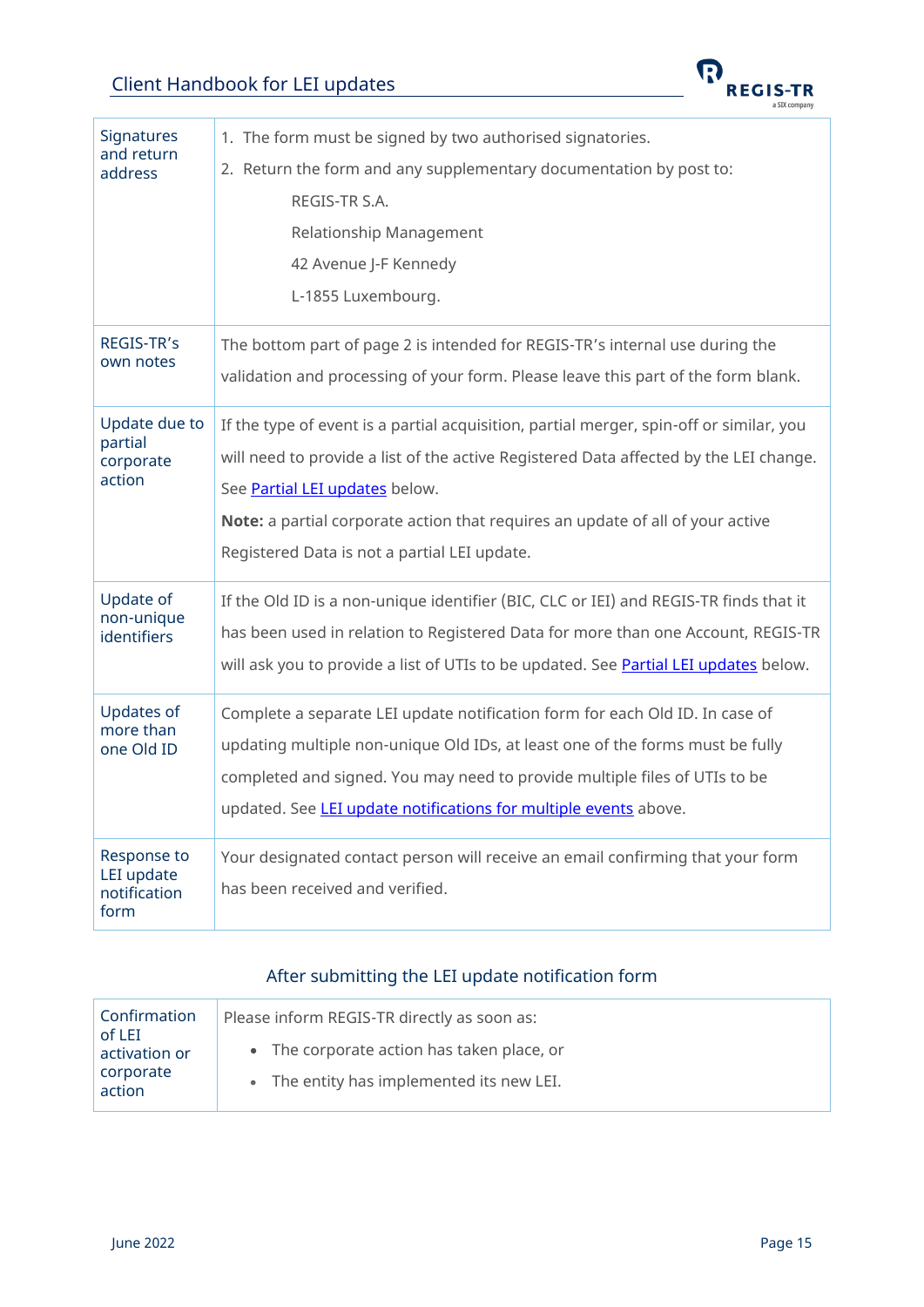

<span id="page-15-2"></span>

| <b>Modifications</b><br>to LEI update<br>notification<br>form | Please complete and return a new LEI update notification form if the date of<br>1.<br>the corporate action or LEI activation has changed.<br>Please contact REGIS-TR immediately if the corporate action has been<br>2.<br>cancelled or the new LEI will not be implemented. A reversal may need to be<br>executed if the LEI update has already been performed, see Reverse an LEI<br>change or update below. |
|---------------------------------------------------------------|----------------------------------------------------------------------------------------------------------------------------------------------------------------------------------------------------------------------------------------------------------------------------------------------------------------------------------------------------------------------------------------------------------------|
| Modification<br>or expiry of<br>supplementary<br>documents    | If any supplementary document is amended or expires, please send the updated<br>documents to REGIS-TR at the address above as soon as possible.                                                                                                                                                                                                                                                                |
| Reverse an LEI<br>change or<br>update                         | 1. Repeat the steps in Complete the LEI update notification form above.<br>2. In this case, enter the former LEI as the resulting LEI, and vice-versa.<br>3. If the reversal applies to only some of your Registered Data, follow the Partial<br>LEI updates procedure, below.                                                                                                                                 |
| <b>Further</b><br>actions -<br>termination<br>request         | An Account closure follows the usual process. Complete an EMIR and/or SFTR<br>Appendix 3 (termination or closing request) and return it to REGIS-TR as directed<br>in the form.<br>Note: Accounts for EMIR cannot be closed if they contain active Registered Data.                                                                                                                                            |

### Partial LEI updates

<span id="page-15-1"></span><span id="page-15-0"></span>

| Introduction                            | 1. Clients requesting a partial LEI update are required to provide a CSV file that<br>identifies the Registered Data records to be updated.<br>2. This section describes how to create and submit this file.                                                                             |
|-----------------------------------------|------------------------------------------------------------------------------------------------------------------------------------------------------------------------------------------------------------------------------------------------------------------------------------------|
| <b>This</b><br>procedure<br>applies to: | 1. Entities requesting LEI updates on only a part of their active Registered Data.<br>2. Entities that have been requested by REGIS-TR to provide a file of UTIs to be<br>updated because they have requested an update of a non-unique Old ID that is<br>used in more than one Account. |
| Timing                                  | Submit the file as soon as possible. After REGIS-TR has verified and accepted your<br>LEI update notification form and before the update is executed, REGIS-TR will<br>request the CSV file.                                                                                             |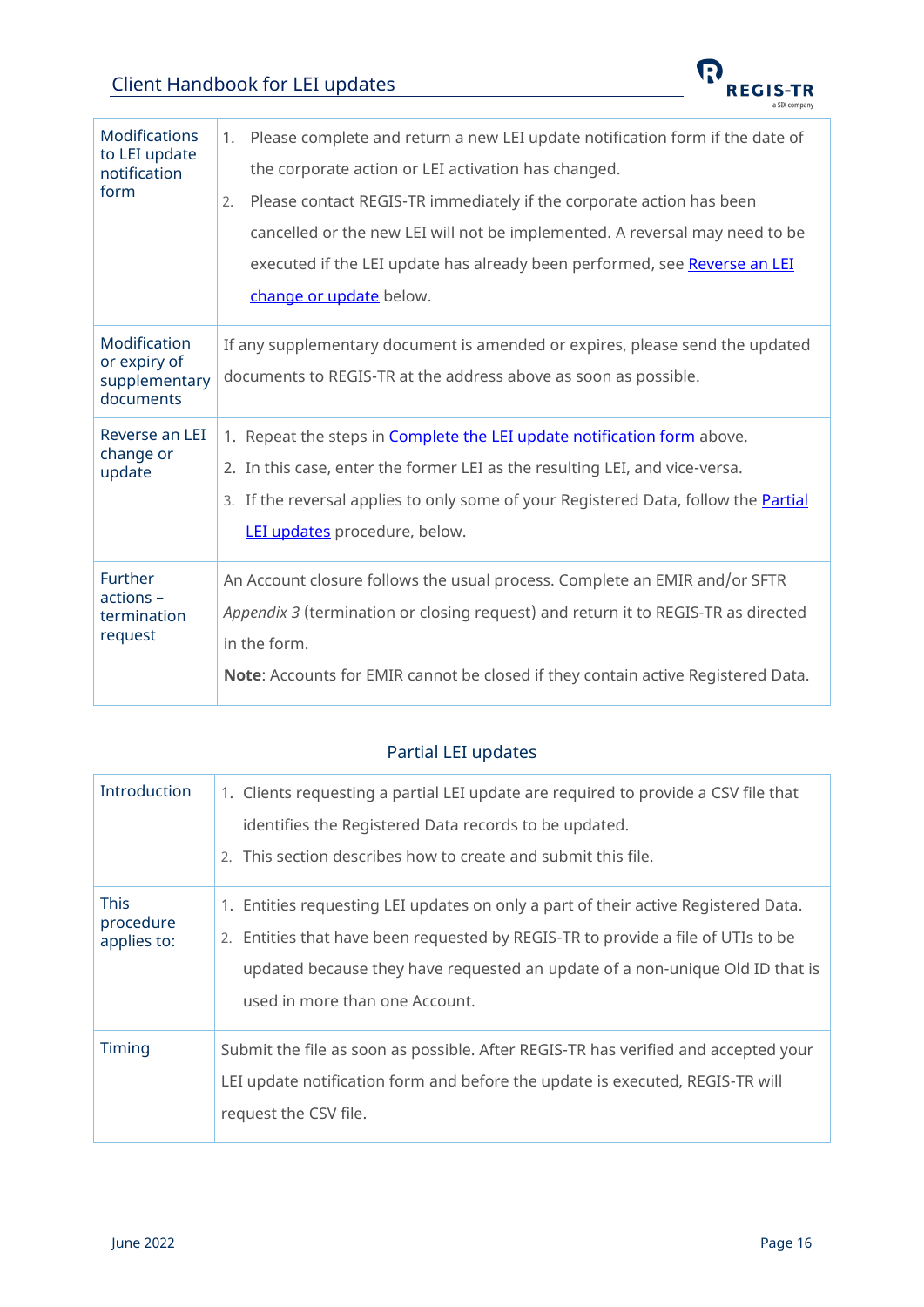

#### Create file of UTIs to be updated (R022.csv)

<span id="page-16-0"></span>

| Introduction       | The file should be structured as shown below.                                                                                                                                                                                                                                                                                  |                                                           |                                                          |                                                                                                                   |  |
|--------------------|--------------------------------------------------------------------------------------------------------------------------------------------------------------------------------------------------------------------------------------------------------------------------------------------------------------------------------|-----------------------------------------------------------|----------------------------------------------------------|-------------------------------------------------------------------------------------------------------------------|--|
| Format<br>Filename | CSV, semicolon (;) separated plain text. Fields shall not be delimited by double<br>quotes (") or other characters. Rows 1 to 3 have only a single field each. Note: the<br>use of double quotes below is only to denote literal values.<br>If the request is for both EMIR and SFTR, please create two files and indicate the |                                                           |                                                          |                                                                                                                   |  |
|                    |                                                                                                                                                                                                                                                                                                                                | respective regulation in each of the filenames.           |                                                          |                                                                                                                   |  |
| File contents      | Row<br>no.                                                                                                                                                                                                                                                                                                                     | Description                                               | Data format                                              | Usage                                                                                                             |  |
|                    | $\mathbf{1}$                                                                                                                                                                                                                                                                                                                   | From                                                      | LEI                                                      | The LEI of the entity sending the file                                                                            |  |
|                    | 2                                                                                                                                                                                                                                                                                                                              | To                                                        | "RGTRESMMXXX"                                            | Always specify the BIC of REGIS-<br>TR's branch                                                                   |  |
|                    | $\overline{3}$                                                                                                                                                                                                                                                                                                                 | Timestamp                                                 | YYYY-MM-<br>DDThh:mm:ssZ                                 | Date and time in UTC of the file<br>generation Example: 2021-03-<br>01T08:13:37Z                                  |  |
|                    | 4                                                                                                                                                                                                                                                                                                                              | Report type                                               | "R022"                                                   | Always specify this report type                                                                                   |  |
|                    |                                                                                                                                                                                                                                                                                                                                | Regulation                                                | One of the following:<br>"EMIR" or "SFTR"                | The regulation that is relevant to<br>the request                                                                 |  |
|                    | 5                                                                                                                                                                                                                                                                                                                              | Old ID Type                                               | One of the following:<br>"LEI", "BIC", "CLC" or<br>"IEI" | Type of ID to be updated, use "CLC"<br>also in case of a COD. For SFTR,<br>choose between "LEI" or "CLC"<br>only. |  |
|                    |                                                                                                                                                                                                                                                                                                                                | Old ID                                                    | ID to be changed to<br>the new ID                        | Full Old ID                                                                                                       |  |
|                    | 6                                                                                                                                                                                                                                                                                                                              | Column<br>headings<br>(used as file<br>body<br>delimiter) | "TRADE-ID"                                               | Always specify this as the column                                                                                 |  |
|                    |                                                                                                                                                                                                                                                                                                                                |                                                           | "RPTING-CPTY"                                            | headings of the list of records                                                                                   |  |
|                    |                                                                                                                                                                                                                                                                                                                                |                                                           | "OTHER-CPTY"                                             |                                                                                                                   |  |
|                    | 7.n                                                                                                                                                                                                                                                                                                                            | UTI                                                       | Up to 52 characters<br>using A-Z, 0-9 and<br>$11 - 1$    | Unique Trade Identifier                                                                                           |  |
|                    |                                                                                                                                                                                                                                                                                                                                | Reporting<br>counterparty<br>ID                           | LEI                                                      | Use the Old ID if relevant                                                                                        |  |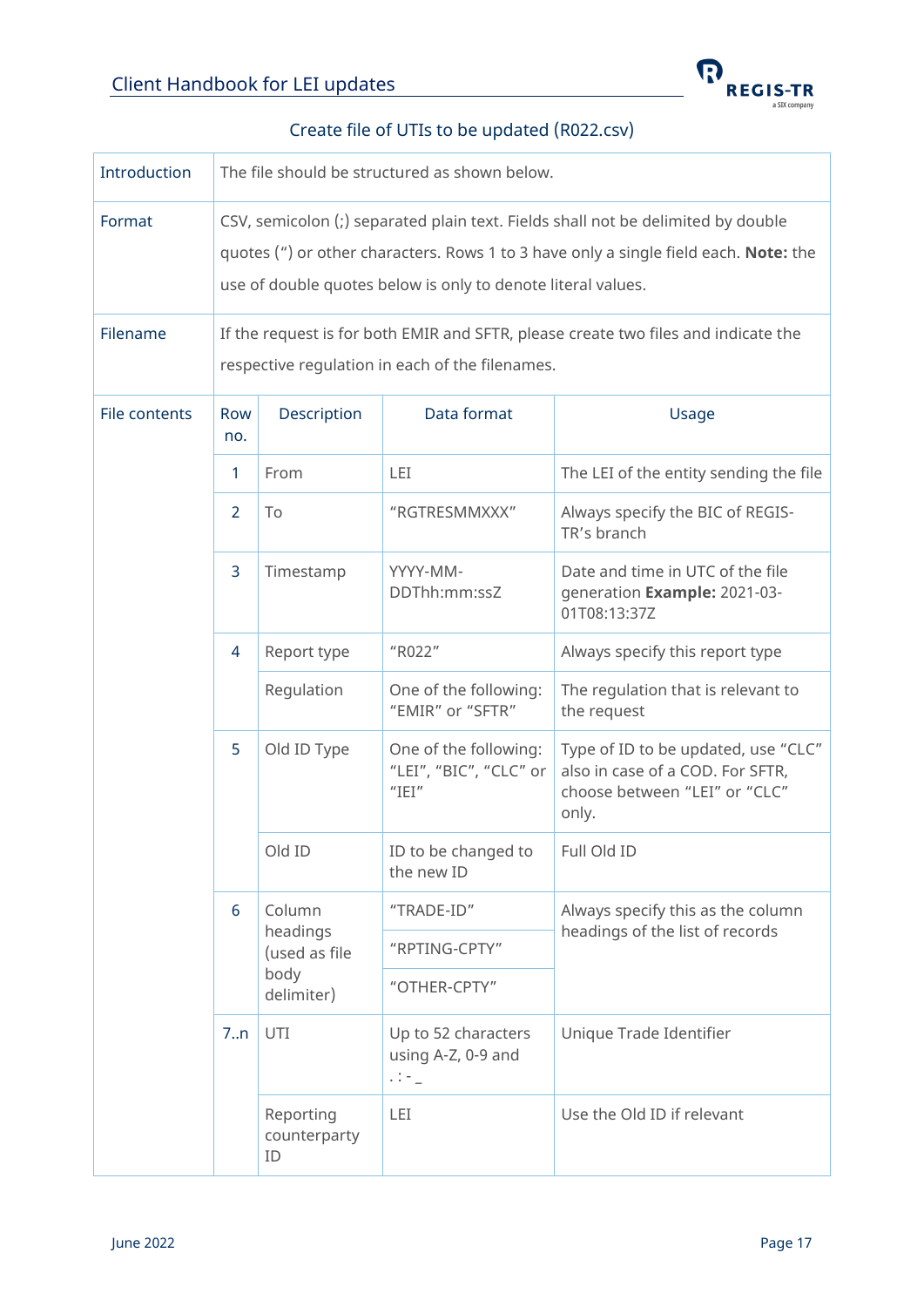

|                                          |                                                                                                                                                                                                                                                     | Other<br>counterparty<br>ID | LEI or up to 50<br>alphanumerical<br>characters | Use the Old ID if relevant |
|------------------------------------------|-----------------------------------------------------------------------------------------------------------------------------------------------------------------------------------------------------------------------------------------------------|-----------------------------|-------------------------------------------------|----------------------------|
| Example file<br>of UTIs to be<br>updated | 123400098765ABCDXXXX<br>RGTRESMMXXX<br>2021-01-15T08:13:37Z<br>R022;EMIR<br>LEI;432100056789DCBAXXXX<br>TRADE-ID;RPTING-CPTY;OTHER-CPTY<br>123456-A;432100056789DCBAXXXX;AAAABBBBCCCCDDDDEEEE<br>234567-B;PPPPQQQQRRRRSSSSTTTT;432100056789DCBAXXXX |                             |                                                 |                            |

### Submit file of UTIs to be updated

<span id="page-17-0"></span>

| the file | How to send   1. Encrypt the file and send it via email to <b>LEI-update@regis-tr.com.</b> |
|----------|--------------------------------------------------------------------------------------------|
|          | 2. Please send the password in a separate email.                                           |

### After submitting the UTI file

<span id="page-17-1"></span>

| UTI file<br>validation | REGIS-TR validates each UTI in the file to ensure that:                                 |  |  |  |
|------------------------|-----------------------------------------------------------------------------------------|--|--|--|
|                        | 1. The old identifier details match the information in the REGIS-TR database for        |  |  |  |
|                        | the Reporting Participant, Other Counterparty and/or Report Submitting                  |  |  |  |
|                        | Entity, as applicable.                                                                  |  |  |  |
|                        | 2. Each UTI has been reported to REGIS-TR.                                              |  |  |  |
|                        | 3. Each UTI belongs to or was reported by the expected Report Submitting Entity.        |  |  |  |
|                        | 4. Each UTI is linked to the Old ID.                                                    |  |  |  |
|                        | 5. The new LEI is valid and active.                                                     |  |  |  |
| Validation<br>results  | If the file passes all the validations, it is saved in the REGIS-TR database and        |  |  |  |
|                        | processed. If the file fails any of the validations, the process is stopped, and REGIS- |  |  |  |
|                        | TR will contact you.                                                                    |  |  |  |
|                        |                                                                                         |  |  |  |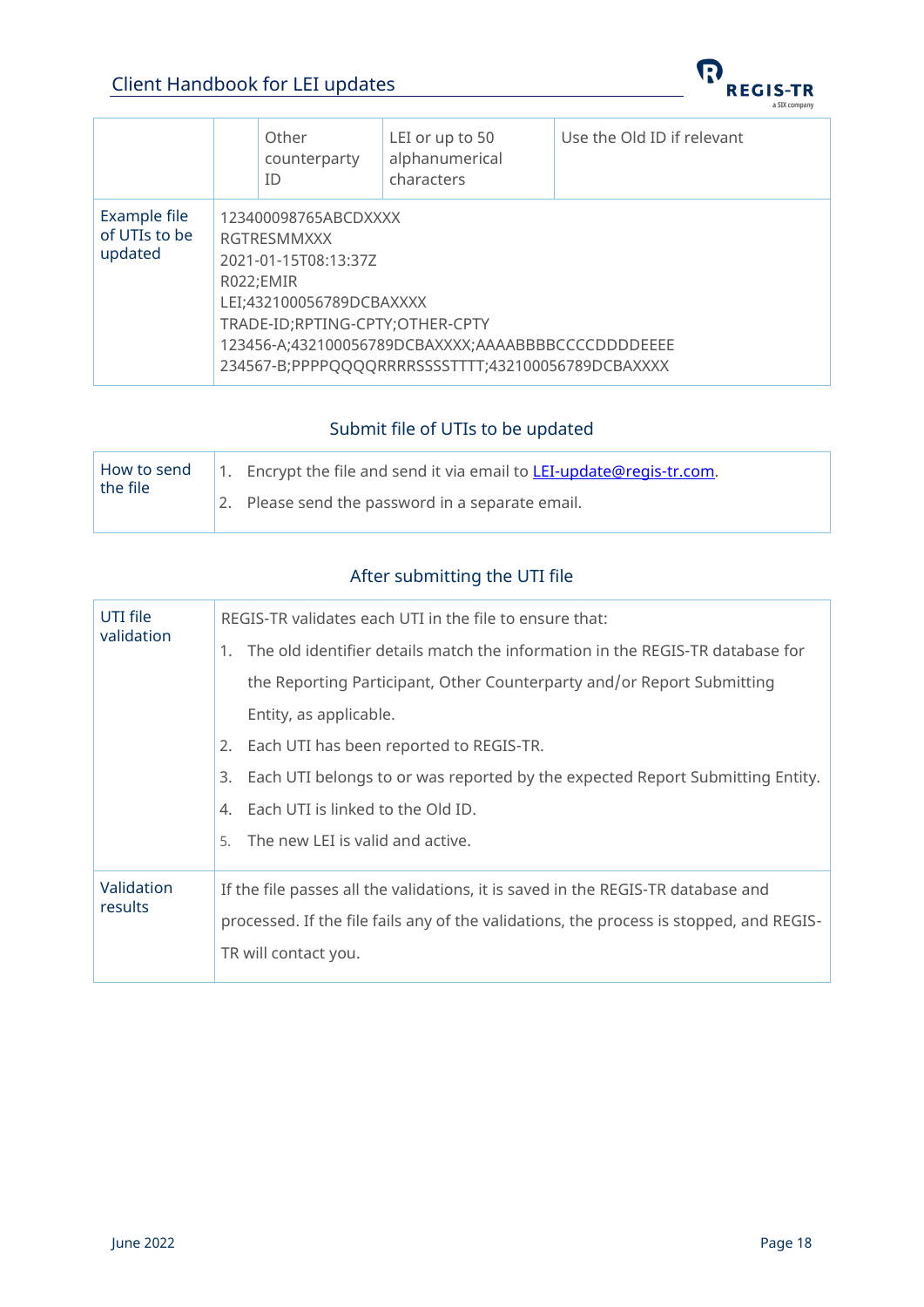

### PROCESSING LEI UPDATES

#### Notification of planned LEI updates

<span id="page-18-1"></span><span id="page-18-0"></span>

| Notifications to<br>other TRs      | 1. REGIS-TR will inform the other TRs of the details of the planned LEI update.      |
|------------------------------------|--------------------------------------------------------------------------------------|
|                                    | Note: This notification must be made two weeks before the date of the update         |
|                                    | to the Client's records.                                                             |
|                                    | 2. REGIS-TR will also inform the other TRs if the date of the execution is changed,  |
|                                    | or if the LEI update is cancelled.                                                   |
|                                    | <b>Exceptions:</b> the other TRs will not be informed for replacements of non-unique |
|                                    | Old IDs and LEI changes for counterparties with no reporting obligation.             |
| Notifications to<br>other REGIS-TR | The entity that has requested the LEI update consents that REGIS-TR will:            |
| <b>Members</b>                     | 1. inform its Clients in advance of the details of the planned LEI update, and       |
|                                    | 2. also inform its Clients if the LEI update could not be executed.                  |
| Notifications to<br>the regulatory | 1. REGIS-TR will communicate the details of the planned LEI update to the            |
| authorities                        | regulators authorised to access the affected Registered Data.                        |
|                                    | 2. REGIS-TR will also inform those regulators if the LEI update could not be         |
|                                    | executed.                                                                            |
| Communication<br>with the          | In some cases, multiple update requests are made for the same LEI by a Client's      |
| Client's                           | counterparties.                                                                      |
| counterparties                     | REGIS-TR will contact those counterparties to ensure that the details provided are   |
|                                    | consistent and the correct change is performed.                                      |

#### Execution

<span id="page-18-2"></span>

| Introduction      | After validating the information and documentation provided by the Client, REGIS-<br>TR will perform the LEI updates as below. |
|-------------------|--------------------------------------------------------------------------------------------------------------------------------|
| Updated<br>fields | Where applicable, the following fields will be updated in the Client's active<br>Registered Data.                              |
|                   | Note: For a partial update of an LEI, only the pair of counterparty fields can be                                              |
|                   | affected; in EMIR, they are 1.2 Reporting Counterparty ID and 1.4 ID of the other                                              |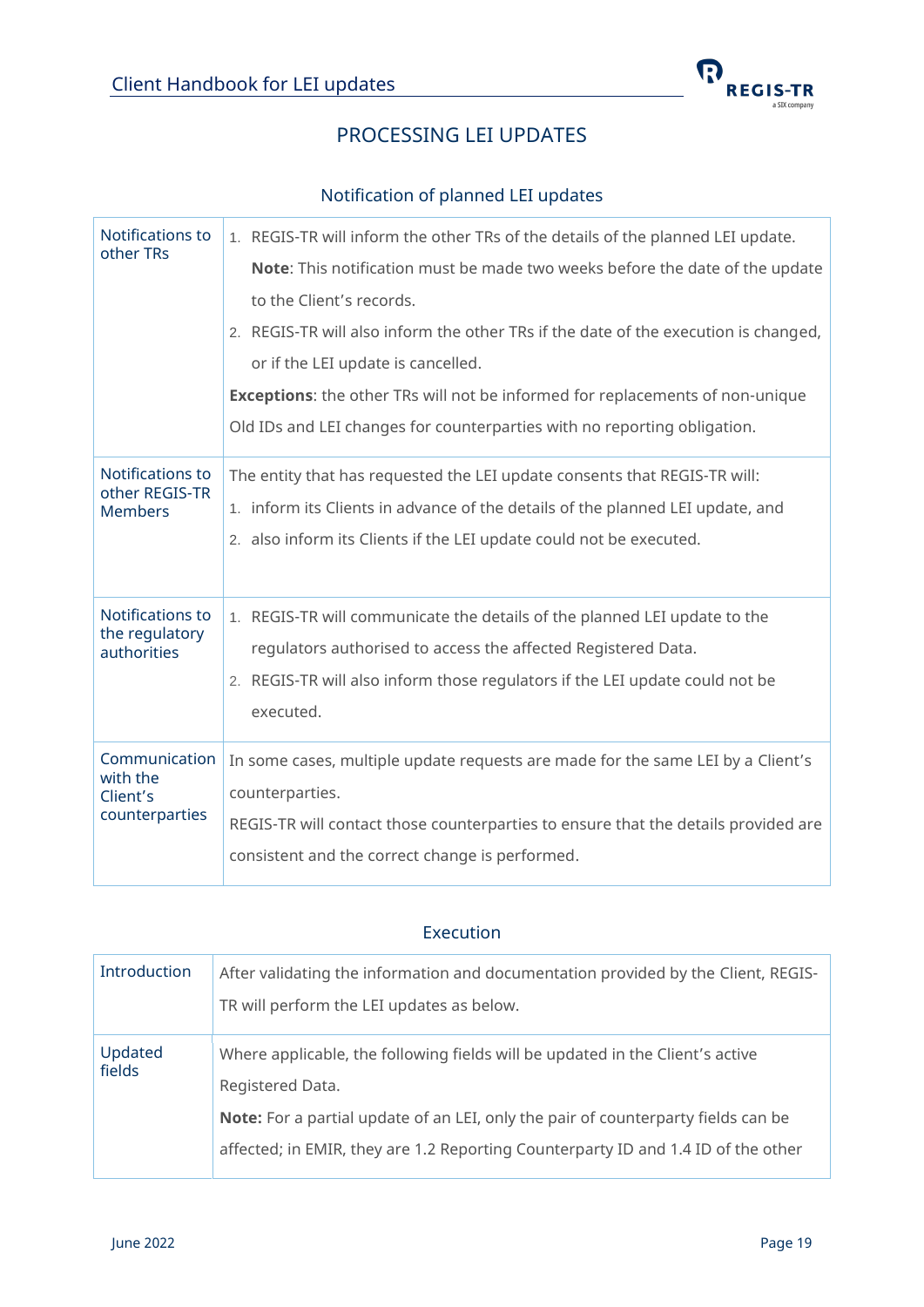τ

Г



J.

|                                                        | Counterparty, and in SFTR they are 1.3 Reporting counterparty and 1.11 Other                                                                                                                                                                                                           |                                                                                                                                                                                                                       |                    |                                                                                                                                                                      |  |
|--------------------------------------------------------|----------------------------------------------------------------------------------------------------------------------------------------------------------------------------------------------------------------------------------------------------------------------------------------|-----------------------------------------------------------------------------------------------------------------------------------------------------------------------------------------------------------------------|--------------------|----------------------------------------------------------------------------------------------------------------------------------------------------------------------|--|
|                                                        |                                                                                                                                                                                                                                                                                        | counterparty.                                                                                                                                                                                                         |                    |                                                                                                                                                                      |  |
|                                                        | <b>EMIR fields</b>                                                                                                                                                                                                                                                                     |                                                                                                                                                                                                                       | <b>SFTR fields</b> |                                                                                                                                                                      |  |
|                                                        | 1.2                                                                                                                                                                                                                                                                                    | <b>Reporting Counterparty ID</b>                                                                                                                                                                                      | 1.2, 3.3, 4.3      | Report submitting entity                                                                                                                                             |  |
|                                                        | 1.4                                                                                                                                                                                                                                                                                    | ID of the other<br>Counterparty                                                                                                                                                                                       | 1.3, 3.4, 4.4      | Reporting counterparty                                                                                                                                               |  |
|                                                        | 1.8                                                                                                                                                                                                                                                                                    | <b>Broker ID</b>                                                                                                                                                                                                      | 1.10, 3.5,<br>4.5  | Entity responsible for the report                                                                                                                                    |  |
|                                                        | 1.9                                                                                                                                                                                                                                                                                    | <b>Report Submitting Entity</b><br>ID                                                                                                                                                                                 | 1.11, 3.6          | Other counterparty                                                                                                                                                   |  |
|                                                        | 1.10                                                                                                                                                                                                                                                                                   | Clearing member ID                                                                                                                                                                                                    | 1.13               | Beneficiary                                                                                                                                                          |  |
|                                                        | 1.12                                                                                                                                                                                                                                                                                   | <b>Beneficiary ID</b>                                                                                                                                                                                                 | 1.14               | Tri-party agent                                                                                                                                                      |  |
|                                                        | 2.37                                                                                                                                                                                                                                                                                   | CCP ID                                                                                                                                                                                                                | 1.15               | <b>Broker</b>                                                                                                                                                        |  |
|                                                        | 2.84                                                                                                                                                                                                                                                                                   | Reference Entity                                                                                                                                                                                                      | 1.16               | Clearing member                                                                                                                                                      |  |
|                                                        |                                                                                                                                                                                                                                                                                        |                                                                                                                                                                                                                       | 1.17               | <b>Central Securities Depository</b><br>('CSD') participant or indirect<br>participant                                                                               |  |
|                                                        |                                                                                                                                                                                                                                                                                        |                                                                                                                                                                                                                       | 1.18               | Agent lender                                                                                                                                                         |  |
|                                                        |                                                                                                                                                                                                                                                                                        |                                                                                                                                                                                                                       | 2.7                | <b>CCP</b>                                                                                                                                                           |  |
| If the Other<br>counterparty<br>has changed<br>country | In the case of a corporate action resulting in a change of country of registration for<br>the Other counterparty, REGIS-TR will update the Country of the other<br>counterparty field with the new country code. Note: the country code is retrieved<br>from the GLEIF reference data. |                                                                                                                                                                                                                       |                    |                                                                                                                                                                      |  |
| Upgrade of<br><b>EMIR</b> records                      |                                                                                                                                                                                                                                                                                        | (field 1.3) accordingly.                                                                                                                                                                                              |                    | For requests to replace a non-unique identifier of the Other Counterparty with an<br>LEI in EMIR, REGIS-TR will also update the Type of ID of the other Counterparty |  |
| Post-LEI<br>update<br>execution                        | 2.                                                                                                                                                                                                                                                                                     | After the LEI update has been performed, REGIS-TR will:<br>1. Log and maintain records of the LEI change or update in the REGIS-TR<br>database.<br>Validate new Registered Data as normal against the GLEIF database. |                    |                                                                                                                                                                      |  |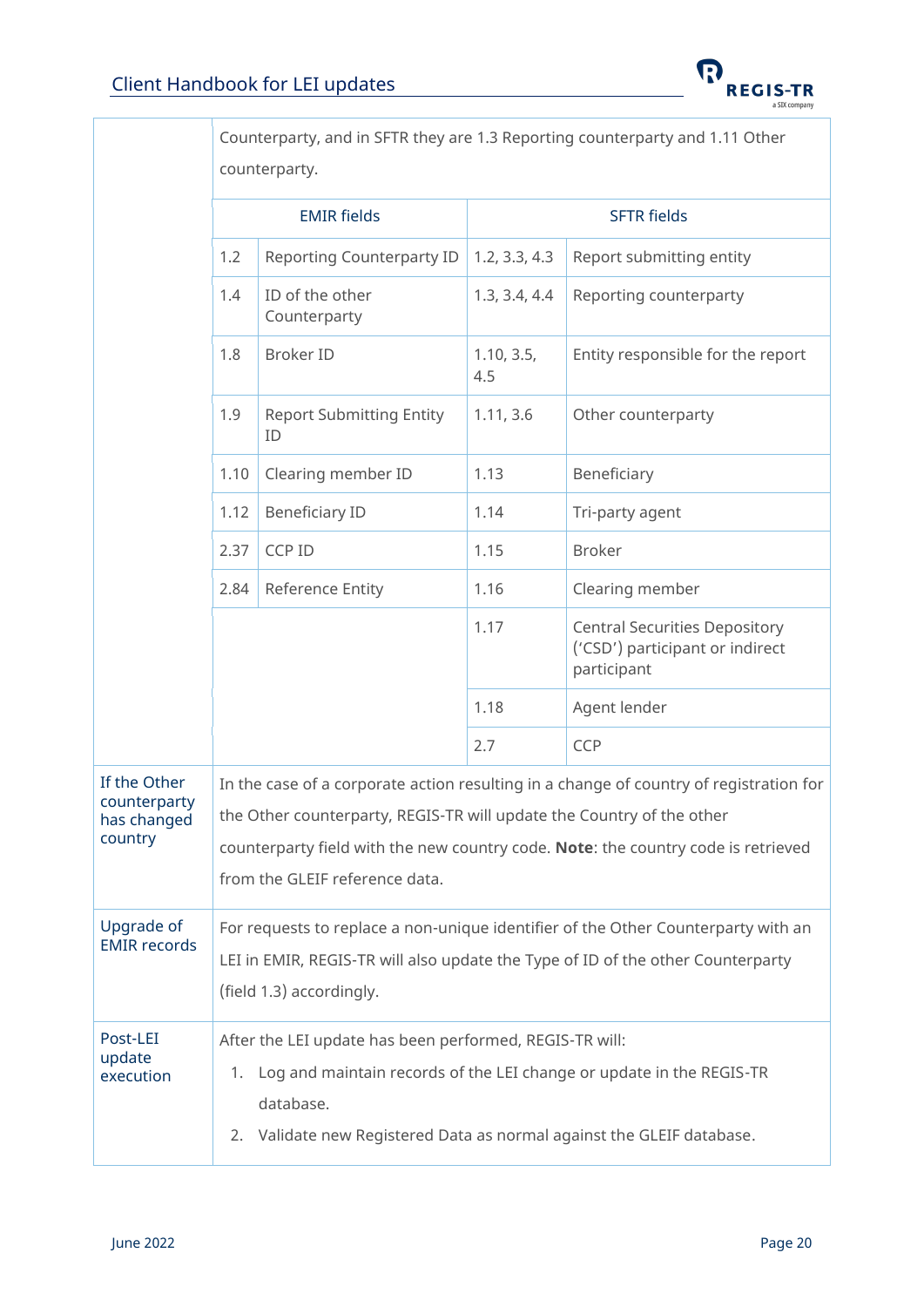

3. Reject any Contractual Data submitted with a previous LEI if its status in the GLEIF reference data is not permitted for the field where it is being used.

#### Notification of completed LEI updates

<span id="page-20-0"></span>

| <b>Notifications</b><br>to | Once the update is completed in the EMIR Registered Data, REGIS-TR provides the |  |  |  |  |
|----------------------------|---------------------------------------------------------------------------------|--|--|--|--|
| <b>EMIR Clients</b>        | relevant Clients with a D450 report. This contains:                             |  |  |  |  |
|                            | 1. Full list of modified Registered Data                                        |  |  |  |  |
|                            | 2. For each record of Registered Data:                                          |  |  |  |  |
|                            | a. Old ID or former LEI                                                         |  |  |  |  |
|                            | b. New LEI                                                                      |  |  |  |  |
|                            | c. Timestamp of the change.                                                     |  |  |  |  |
|                            | 3. The D450 report is sent to the recipient through the channel on which it     |  |  |  |  |
|                            | receives its usual REGIS-TR reports. Note: The D450 template is available in    |  |  |  |  |
|                            | the Schemas & Templates section in the secure Client area of the REGIS-TR       |  |  |  |  |
|                            | website.                                                                        |  |  |  |  |
|                            | 4. A query in the Members Area allows to visualize the LEI updates executed by  |  |  |  |  |
|                            | REGIS-TR.                                                                       |  |  |  |  |
| <b>Notifications</b>       | After the update is complete in SFTR Registered Data, REGIS-TR provides Clients |  |  |  |  |
| to<br><b>SFTR Clients</b>  | with the updated SFT records in the SFT Transaction State Report (D079).        |  |  |  |  |

#### LEI updates performed by another TR

<span id="page-20-1"></span>

| Introduction                                                       | REGIS-TR Clients acknowledge and agree that in the event of an LEI update to be  |
|--------------------------------------------------------------------|----------------------------------------------------------------------------------|
|                                                                    | performed by another TR:                                                         |
|                                                                    | • REGIS-TR has no obligation to verify the correctness, accuracy, and            |
|                                                                    | completeness of the information provided by that TR, and                         |
|                                                                    | • REGIS-TR will fulfil the obligations listed below.                             |
| Update<br>Registered<br>Data in the<br><b>REGIS-TR</b><br>database | On the date notified by the other TR, REGIS-TR will update the Registered Data   |
|                                                                    | affected in its own database. Note: this update will be performed whether or not |
|                                                                    | REGIS-TR has received an update notification from its Client.                    |